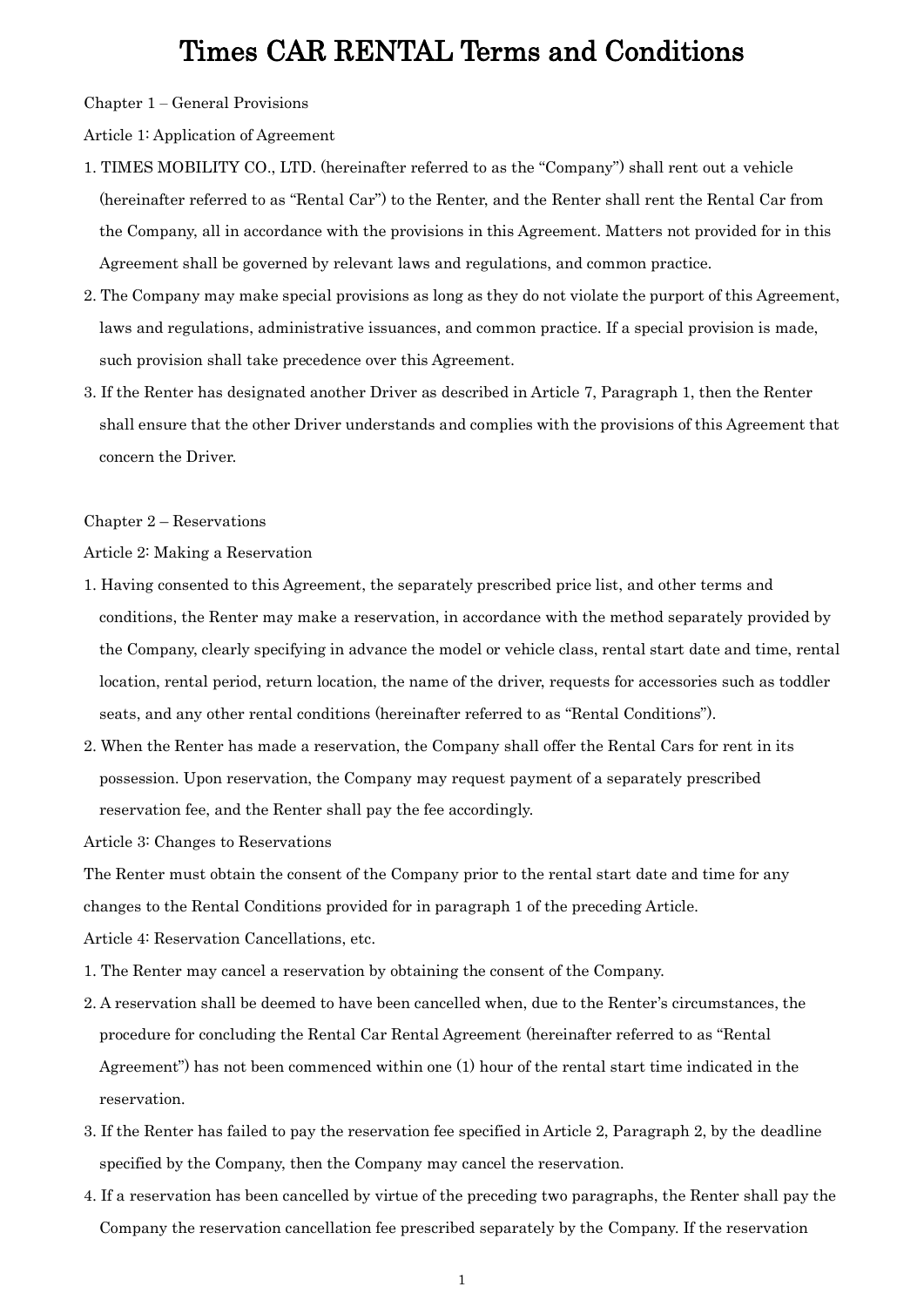cancellation fee has been paid when a reservation fee had been paid, the Company shall reimburse the Renter the reservation fee.

- 5. The Company shall promptly inform the Renter when it is not possible to rent out the Rental Car reserved due to reasons attributable to the Company. In such a case, when it is not possible to rent out a different Rental Car of the same model or vehicle class (hereinafter referred to as "Substitute Rental Car"), or when the Renter does not agree to rent a Substitute Rental Car, the reservation shall be cancelled, and the Company shall reimburse the Renter the reservation fee.
- 6. The Company shall promptly notify the Renter according to the method it determined in advance when it is not possible to rent out a Rental Car reserved by the Renter due to natural disasters, accidents, theft, vehicle malfunctions or defects, recalls, delayed return by other renters, malfunctions in telecommunications operations, such as landline phones, mobile phones, smartphones, or internet connections, malfunctions or bugs in the system used to run the Company's Rental Car operations, or other reasons that cannot be attributed to the Company, or when it objectively deems inappropriate to rent out a vehicle to the Renter. In such a case, when it is not possible to rent out a Substitute Rental Car, or when the Renter does not agree to rent a Substitute Rental Car, the reservation shall be deemed to have been canceled. If a reservation has been canceled, the Company shall reimburse the Renter the reservation fee received, and the Company shall not be liable for any damage incurred by the Renter due to the cancellation of such reservation.
- 7. If the Renter has agreed to rent a Substitute Rental Car in the cases mentioned in the preceding two paragraphs, the Company shall rent out a Substitute Rental Car under the same Rental Conditions set at the time of reservation, except for the model or vehicle class; provided, however, that when the rental fee for the Substitute Rental Car is lower than that of the model or vehicle class reserved, the rental fee for the model or vehicle class of the Substitute Rental Car shall apply.

Article 5: Lack of an Agreement

The Company and the Renter shall apply or handle matters in accordance with the provisions of the preceding article in the event that there is no agreement, including cancellation of reservations or failure to conclude a rental agreement.

Article 6: Reservation Agents

- 1. The Renter may make a reservation through a travel agency or an affiliated company (hereinafter referred to as "Agency") that handles reservations on behalf of the Company.
- 2. A Renter who has made a reservation through an Agency by virtue of the preceding paragraph, notwithstanding the provisions in Article 3 and Article 4, can only makes changes to or cancel the reservation with the concerned Agency.

Chapter 3 ‒ Rental

Article 7: Concluding a Rental Agreement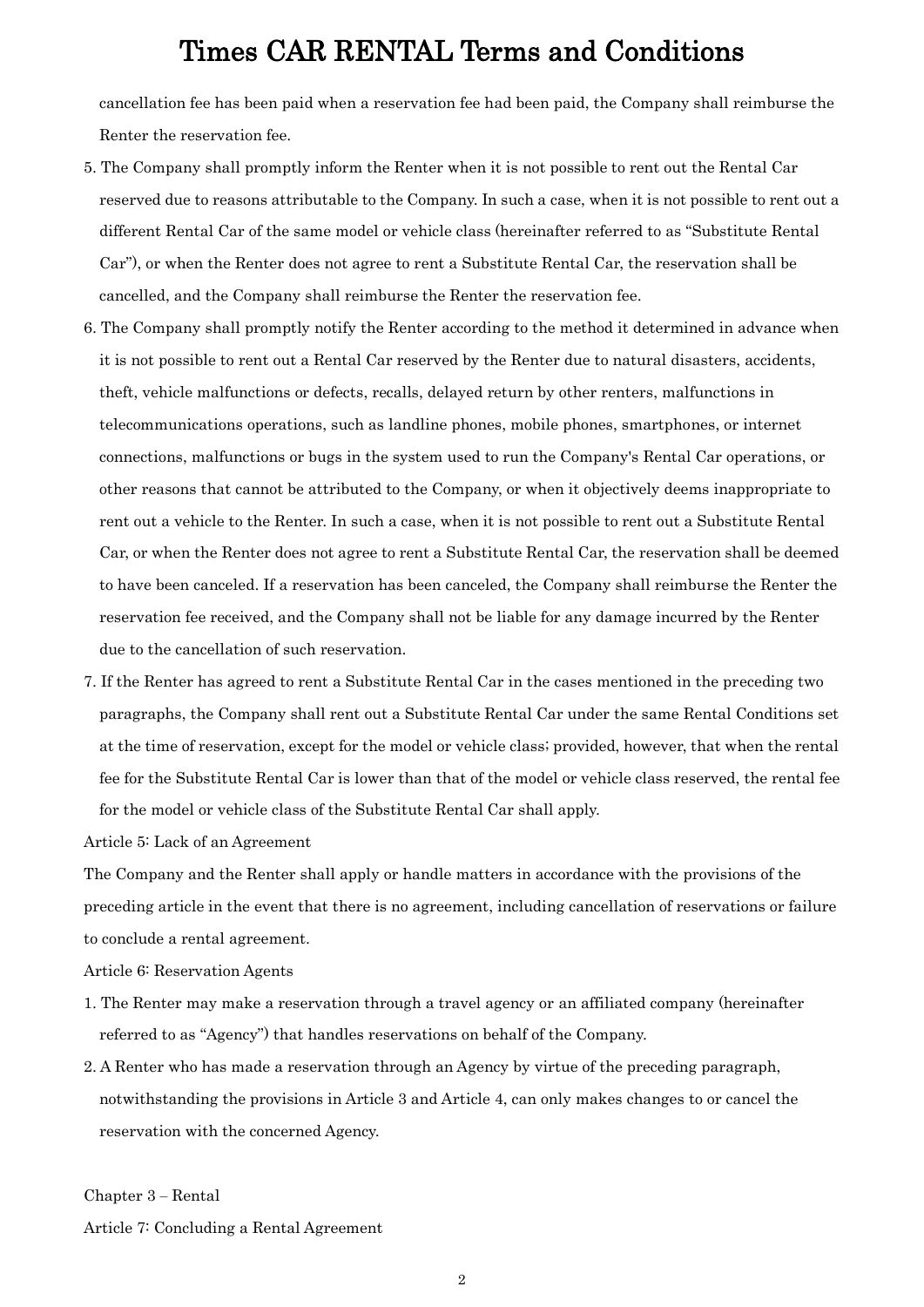- 1. Pursuant to 2 (10) and (11) of the Basic Instructions Concerning Rental Vehicles (National Passenger Car No. 48, July 1, 2019) issued by the competent authority, the Company is required to state the driver's name, address, type of driver's license, and driver's license number on the rental ledger (rent payment stub) and the rental certificate as provided for in paragraph 1 of Article 9, or affix a copy of the driver's driving license; thus, when concluding the Rental Agreement, the Company shall request that the Renter present and submit a copy of the driver's license of the Renter or the driver designated by the Renter (hereinafter referred to as "Driver") with which the Renter and the Driver shall comply. The copy of the driver's license and all other documents submitted by the Renter or the Driver at the time when the Rental Agreement is concluded shall not be returned to them by the Company for any reason.
- 2. When concluding the Rental Agreement, the Company may request that, in addition to the driver's license, the Renter and the Driver present and submit a copy of other documents for identity verification purposes, with which the Renter and the Driver shall comply.
- 3. When concluding the Rental Agreement, the Company shall request to be notified of the mobile phone number and other numbers to contact the Renter and the Driver during the rental period, with which the Renter and the Driver shall comply.
- 4. When concluding the Rental Agreement, the Company shall request payment by either credit card or in cash from the Renter; provided, however, that when the Company has approved payment by some other method, the Renter may pay rental fees by such method.
- 5. Rental Agreements shall come into effect when the Rental Car is handed over to the Renter, with the Renter having paid rental fees to the Company after the Rental Conditions have been clearly stated, the Company having clearly stated the Rental Conditions from this Agreement, price list, etc., and the Company having judged that concluding the Rental Agreement is appropriate and in accordance with the checking and other provisions in paragraphs 1 to 4 of this Article.
- 6. When a reservation agreement is already in place with the Renter, the handover of the Rental Car shall take place at the rental location specified in paragraph 1 of Article 2 upon the commencement of the rental period prescribed in the same paragraph. The reservation fee received shall be appropriated to form part of the rental fee once the Rental Agreement has been concluded.
- 7. When a reservation agreement with the Renter is already in place and the Company has judged reasonably, based on the outcome of the checking prescribed in paragraphs 1 to 4 of this Article, that it is not appropriate to conclude the Rental Agreement for any of the reasons provided for in paragraph 1 of Article 8, or when the Renter has not complied with the checking and other provisions in paragraphs 1 to 4 of this Article, the cancellation of the reservation shall be deemed attributable to the Renter's circumstances. In such a case, the Renter shall pay the Company the reservation cancellation fee pursuant to paragraph 4 of Article 4. However, this shall not apply in a case of applying the provisions of that paragraph for reasons that can be attributed to the Company, such as when the grounds for the Company's judgment were nonfactual.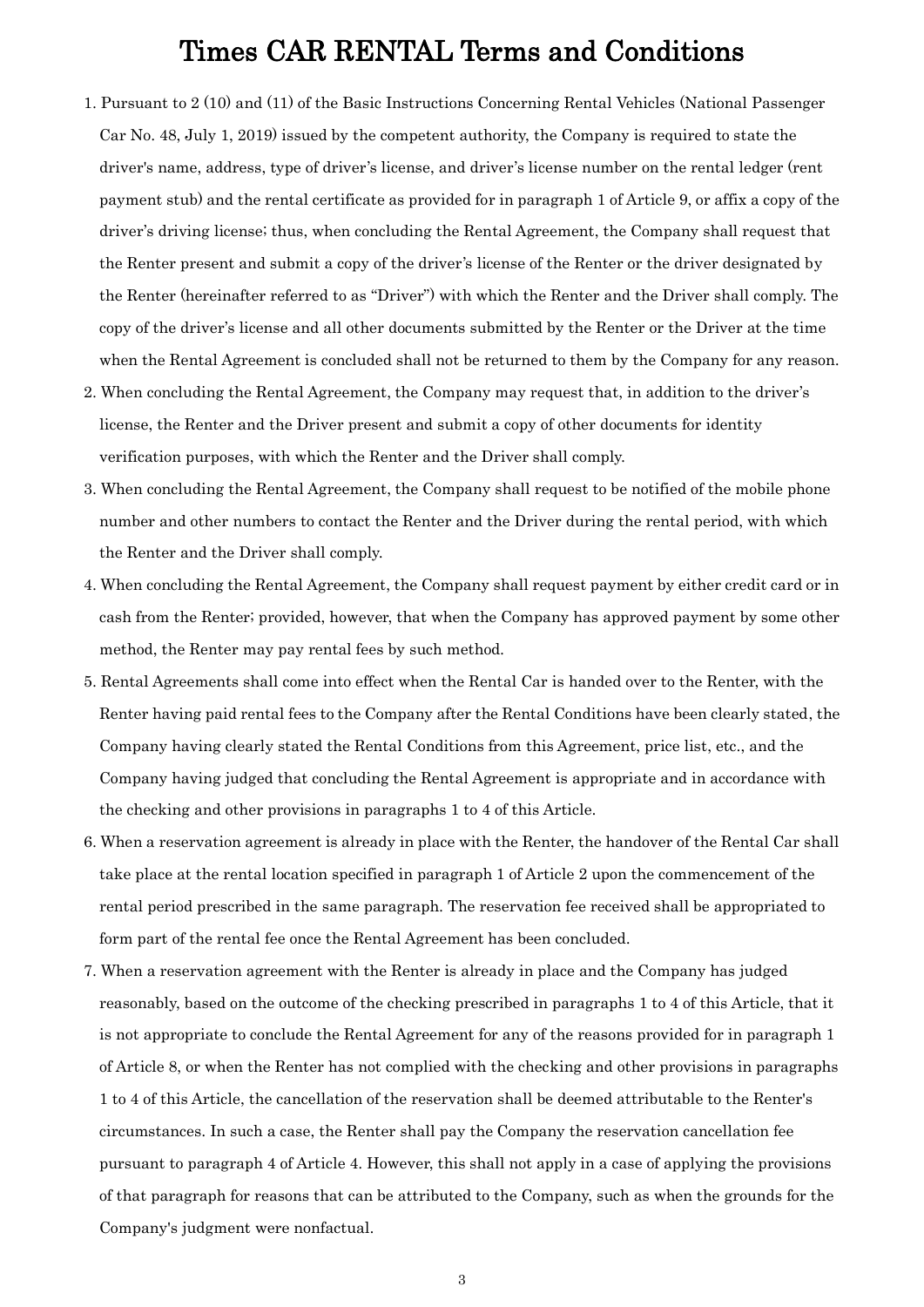Article 8: Refusal to Conclude a Rental Agreement

- 1. The Company may refuse to conclude the Rental Agreement when any of the following items applies to the Renter or the Driver:
	- (1)When the driver's license necessary to drive the Rental Car has not been presented;
	- (2)When deemed to be under the influence of alcohol;
	- (3)When deemed to be intoxicated by substances such as drugs, stimulants, and thinners;
	- (4)When traveling with a child under the age of six without a toddler seat;
	- (5)When he or she has been determined to be a member of or involved with a crime syndicate or organization affiliated with a crime syndicate, or a member of some other antisocial organization ("organized crime etc." hereinafter), or facts have been identified that show that he or she has cooperated or been involved in maintenance and management of a crime syndicate or organization affiliated with a crime syndicate or has interacted with organized crime etc;
	- (6)When the Driver specified at the time of reservation differs from the Driver at the time of concluding the Rental Agreement;
	- (7)When there is evidence of belated payment of debt to the Company in past rental transactions;
	- (8)When any of the acts provided for in Article 22 were committed in past rental transactions;
	- (9)When any of the acts provided for in paragraph 6 of Article 26 or paragraph 1 of Article 35 were committed in past rental transactions (including past transactions with other car rental companies);
	- (10)When there is evidence that automobile insurance was not applied in past rental transactions due to a violation of the Times CAR RENTAL Terms and Conditions or insurance terms and conditions;
	- (11)When Rental Conditions prescribed separately by the Company have not been fulfilled;
	- (12)Violation of the terms and conditions or agreements concerning services provided by a PARK24 GROUP company (https://www.park24.co.jp/company/about/group.html); suspension or cancellation of user eligibility for use of such a service, which shall qualify as grounds for suspension or cancellation of user eligibility under such terms and conditions or agreements; or
	- (13)When the Company reasonably deems the rental to be inappropriate.
- 2. In any of the cases provided for in the preceding paragraph, when a reservation agreement with the Renter is already in place, the cancellation of the reservation shall be deemed attributable to the Renter's circumstances, and the Renter shall pay the Company the reservation cancellation fee pursuant to paragraph 4 of Article 4. However, this shall not apply in a case of applying the provisions of that paragraph for reasons that can be attributed to the Company, such as when the grounds for the Company's judgment were nonfactual.
- Article 9: Issuance and Carrying of Rental Certificate, etc.
- 1. When handing over the Rental Car to the Renter, the Company shall issue the Renter or the Driver a rental certificate that indicates items prescribed by the Director of the relevant District Transport Bureau Branch (the Director of the Hyogo Land Transport Division of the Kobe District Transport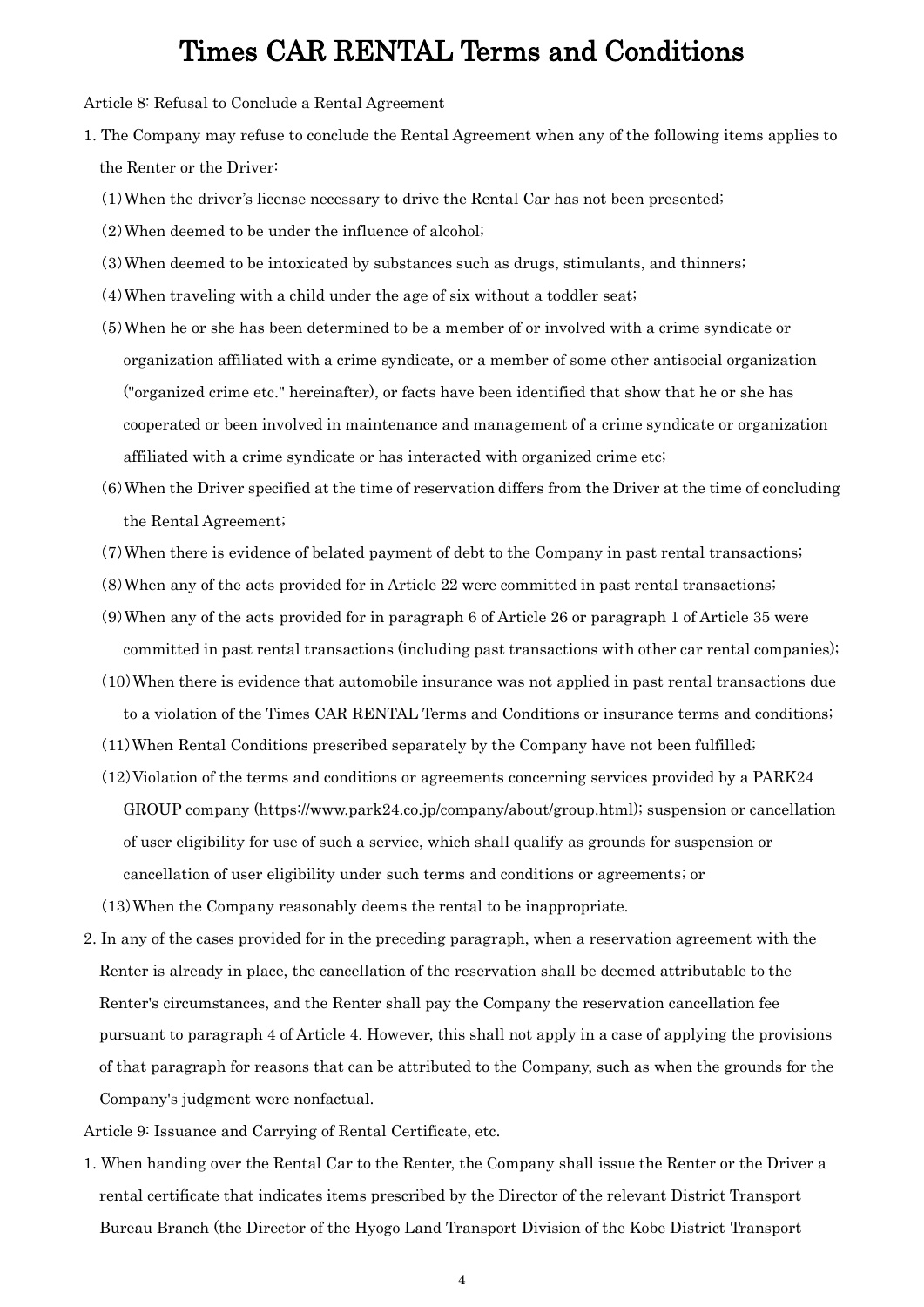Bureau in the case of Hyogo Prefecture, or the Director of the Land Transport Office of the Okinawa General Bureau in the case of Okinawa Prefecture; the same shall apply in paragraph 2 of Article 10) .

- 2. When using the Rental Car, the Renter or the Driver must have on hand the rental certificate received in accordance with the preceding paragraph.
- 3. The Renter or the Driver shall immediately notify the Company if the rental certificate has been lost.
- 4. The Renter or the Driver shall return to the Company the rental certificate and the Rental Car at the same time.

Article 10: Rental Fees

- 1. Rental fees shall refer to the total of the following fees. The Company shall clearly state in the price list the amount, basis for calculation, and other details of each fee.
	- (1)Basic fee;
	- (2)Insurance/compensation fee (Safety Package fee, non-operation charge, Super Safety Package fee, etc.);
	- (3)Auxiliary fee (accessories/options);
	- (4)One-way (drop-off) fee;
	- (5)Refueling/recharging fee;
	- (6)Mileage fee (based on the distance traveled during the rental period);
	- (7)Car delivery/collection fee; and
	- (8)Other fees.
- 2. The basic fee shall be the fee in force the Company has filed with the Director of the relevant District Transport Bureau Branch at the time of concluding the Rental Agreement.
- 3. If the Company revises the rental fees after a reservation has been established pursuant to Article 2, the applicable amount is the rental fees at the time of reservation or the rental fees at the time of concluding the Rental Agreement, whichever is lower.
- 4. In the event that, during the rental period, the Renter or the Driver uses a toll road, hourly parking, or other services provided by another company, the Renter or the Driver shall be responsible for settlement of the usage charges or other charges incurred from such use.
- 5. The Renter or the Driver shall be deemed to have consented to the following: if in the case described in the preceding paragraph the Renter or the Driver has used the ETC System and the company operating the toll road or a similar party ("expressway operating company etc." hereinafter) has made an inquiry or other contact to the Company regarding the state of use of the toll road by the Renter or the Driver, the Company may disclose to the expressway operating company etc. information concerning the user.

Article 11: Rental Fees Upon Changing the Rental Period

When the rental period has been changed pursuant to Article 18, the Renter shall pay rental fees corresponding to the new rental period; provided, however, that when a Rental Agreement is terminated midway through the rental period due to the Renter's circumstances, the Renter shall pay the termination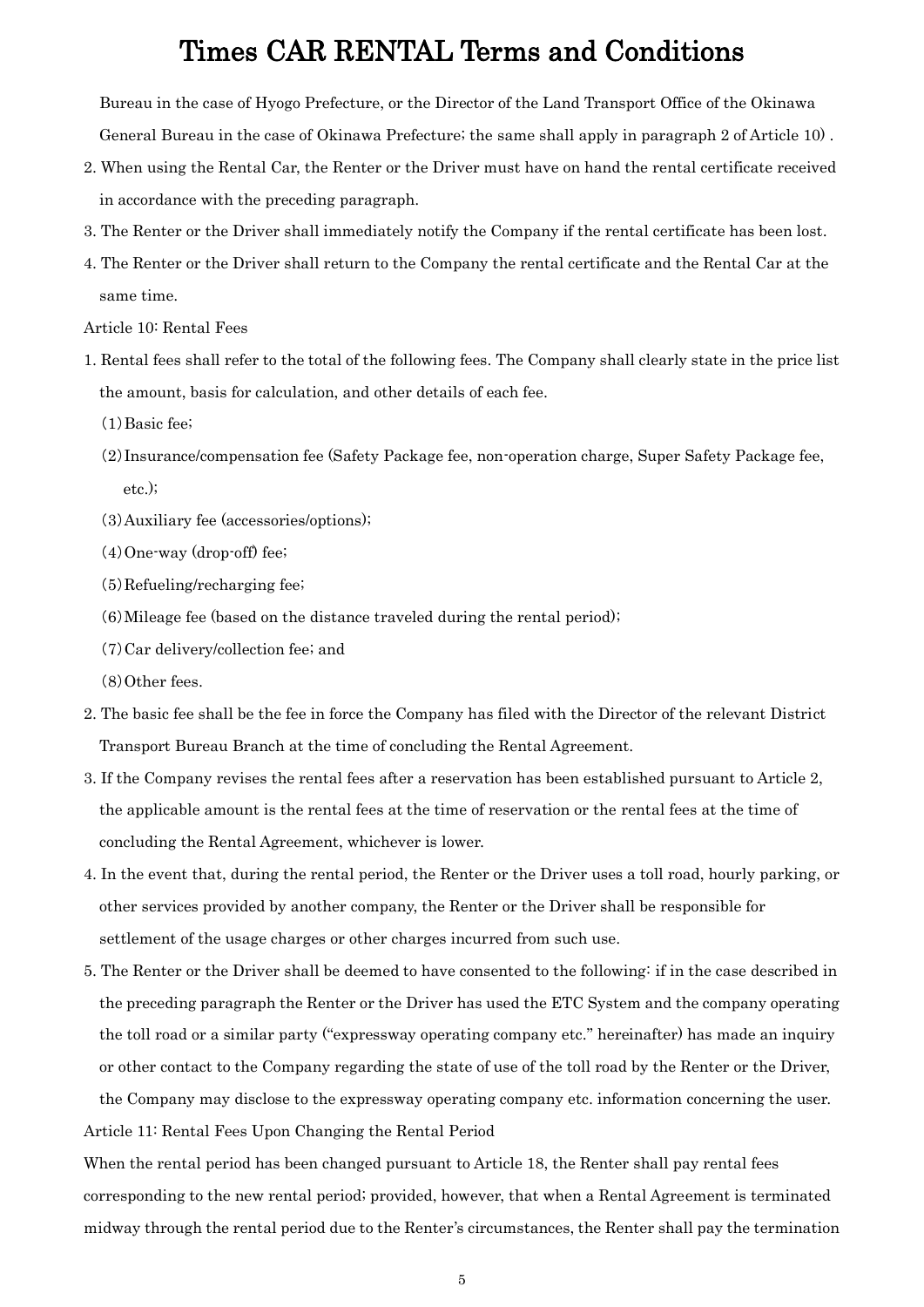fee provided for in paragraph 2 of Article 17 in addition to the rental fees corresponding to the period up to termination.

Article 12: Offsetting

When the Company bears monetary obligations to the Renter pursuant to this Agreement, the Company may, at any time, offset such monetary obligations with the rental fees and other monetary obligations the Renter bears to the Company, regardless of the due date of the Renter's monetary obligations.

Article 13: Cancellation of the Rental Agreement

If the Renter or the Driver has violated these Terms of Use while using the Rental Car or meets any of the descriptions enumerated under Article 8, Paragraph 1, then the Company may, with no notice or warning, release the Rental Agreement and immediately demand the return of the Rental Car and may process settlement as described below.

- (1)If the Company already has received any rental fees, then it shall refund to the Renter the balance thereof remaining after deducting the rental fees corresponding to the period from the actual handing over of the Rental Car to the Renter to the release of the Rental Agreement.
- (2)If the Renter has caused any damage to the Company as described in Article 24, Paragraphs 1 and 2, then the Company shall demand from the Renter compensation for such damage.
- (3)In a case that does not meet the descriptions of the preceding subparagraph, the Company shall demand from the Renter payment of a termination fee as described in Article 17, Paragraph 2, pursuant to the provisions of Article 17.
- (4)The Company may offset obligations under Subparagraphs (1) and (2) or Subparagraph (3) pursuant to the provisions of the preceding article.

Article 14: Cancellation Due to Rental Car Defects

The Renter may cancel the Rental Agreement when the Rental Car cannot be used due to defects that existed prior to rental by the Renter.

Article 15: Early Termination of Rental Due to Force Majeure Events

- 1. The Rental Agreement shall be terminated when, during the rental period, the Rental Car can no longer be used due to natural disasters or other force majeure events, accidents not attributable to the Renter, theft, malfunctions, or other reasons which cannot be attributed to the Renter. In such a case, the Company shall exempt the Renter from the rental fees from the time when the Rental Car can no longer be used, in accordance with the price list prescribed separately by the Company.
- 2. When any of the circumstances provided for in the preceding paragraph has occurred, the Renter shall immediately inform the Company thereof.

Article 16: Early Termination of Rental Due to Reasons Attributable to the Renter

1. In the event that, during the rental period, the Rental Car can no longer be used due to an accident, malfunction, or other reasons attributable to the Renter or the Driver, the Renter or the Driver must immediately notify the Company of such occurrence. The Rental Agreement shall be terminated once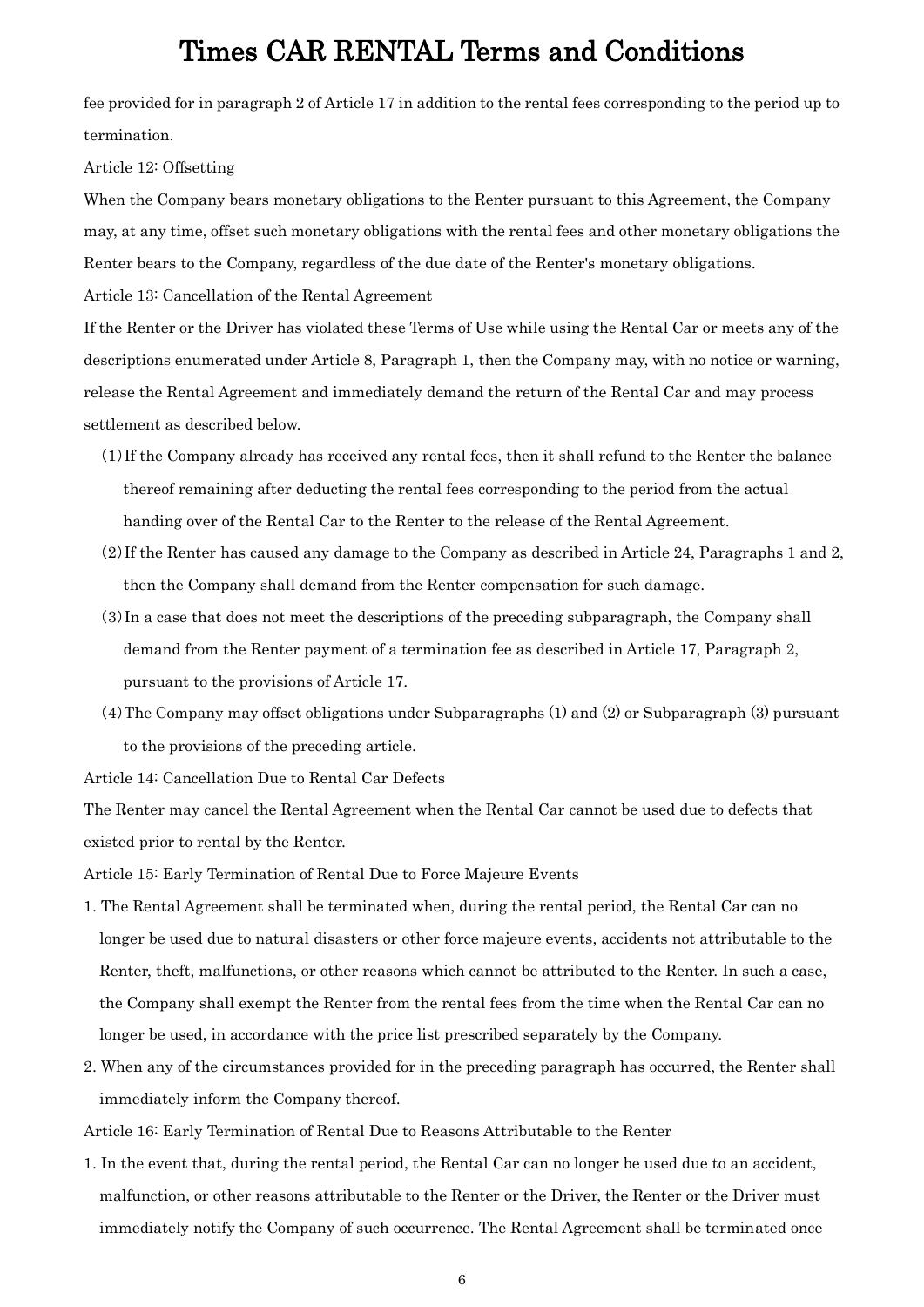the notification to the Company has been made.

- 2. In the event that, during the rental period, the Renter or the Driver parks on private property or other locations where parking is prohibited without permission, and the Company is required by the landowner, police, or other concerned parties to remove the Rental Car, the Company may remove or collect the Rental Car upon judging that it is difficult for the Renter or the Driver to immediately remove the Rental Car.
- 3. In the case provided for in the preceding paragraph, the Rental Agreement shall be terminated once the Company removes or recovers the Rental Car. The Company may claim from the Renter the expenses incurred, such as those required to locate and remove or recover the Rental Car.
- 4. In the event that the Rental Agreement is terminated pursuant to Paragraph 1 or Paragraph 2 of this article, the Company shall process settlement as described below in addition to demanding payment of the costs described in the preceding paragraph.
	- (1)If the Company already has received any rental fees, then it shall refund to the Renter the balance thereof remaining after deducting the rental fees corresponding to the period from the actual handing over of the Rental Car to the Renter to the release of the Rental Agreement.
	- (2)If the Renter has caused any damage to the Company as described in Article 24, Paragraphs 1 and 2, then the Company shall demand from the Renter compensation for such damage.
	- (3)In a case that does not meet the descriptions of the preceding subparagraph, the Company shall demand from the Renter payment of a termination fee as described in Article 17, Paragraph 2, pursuant to the provisions of Article 17.
	- (4)The Company may offset obligations under Subparagraphs (1) and (2) or Subparagraph (3) pursuant to the provisions of Article 12.

Article 17: Early Termination of Rental Due to the Renter's Circumstances

- 1. The Renter may, during the period of use of the Rental Car, terminate the Rental Agreement after obtaining the consent of the Company and paying the termination fee prescribed in the next paragraph. In such a case, the Company shall deduct the rental fees for the period from rental until the return of the Rental Car from the rental fees received and reimburse the difference to the Renter.
- 2. When the Rental Agreement is terminated pursuant to the preceding paragraph, the Renter shall pay the Company the following termination fee.

[Termination Fee]

(Rental fees corresponding to the Rental Agreement period ‒ Rental fees corresponding to the period from rental until termination) x 50%

Provided, however, that such an appropriation shall be limited to the amount specified separately by the Company.

Article 18: Changes to Rental Conditions

The Renter must obtain prior approval from the Company when, after the establishment of the Rental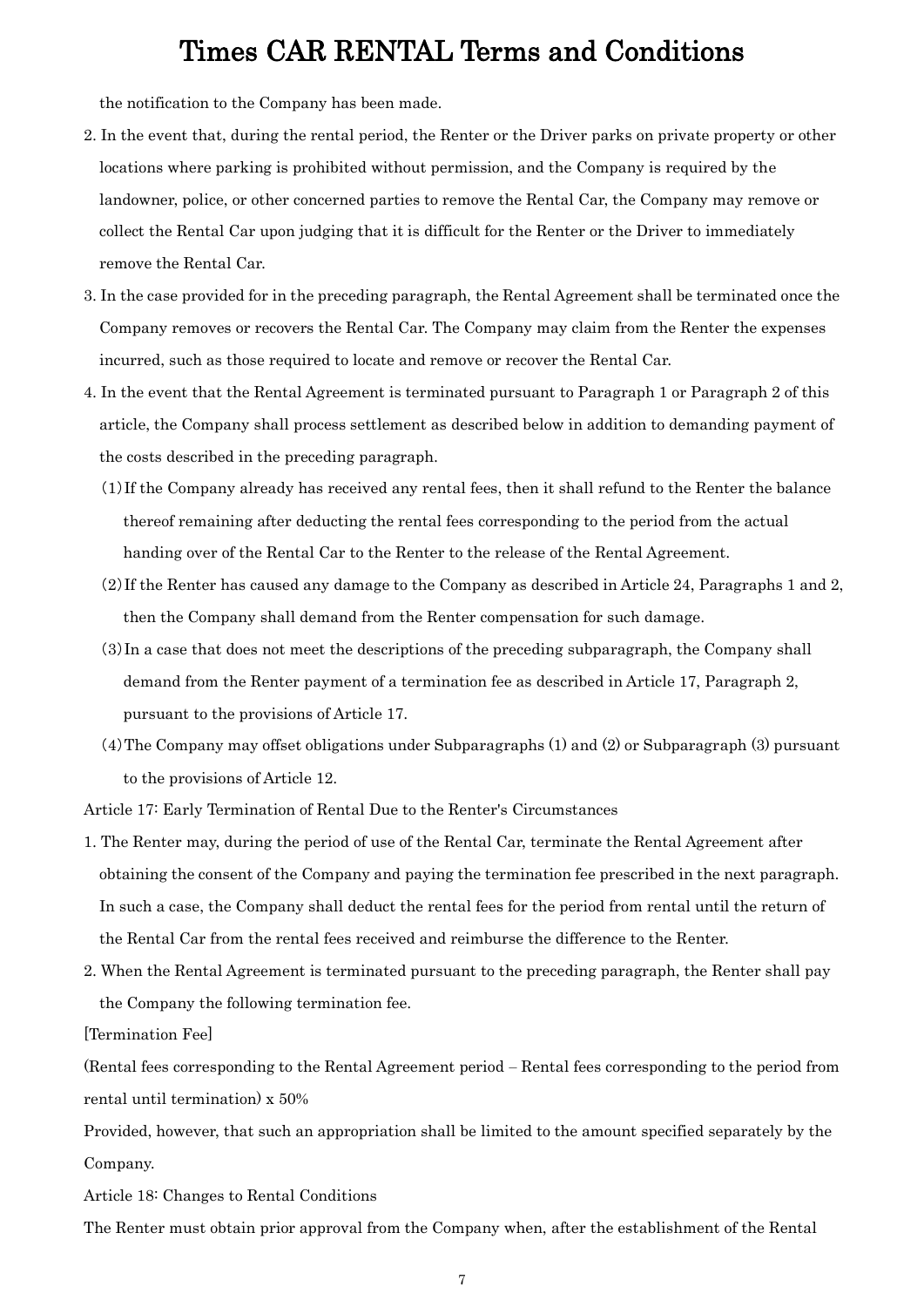Agreement, the Renter wishes to change the Rental Conditions set at the time of conclusion of the Rental Agreement. The Company shall not approve the changes if it would not be possible to rent out under such Rental Conditions.

Chapter 4 – Responsibilities

Article 19: Regular Inspections and Maintenance

- 1. The Company shall rent out a Rental Car that has undergone the regular inspections and maintenance provided for in Article 48 of the Road Transport Vehicle Act.
- 2. The Company shall take appropriate measures such as replacing parts when a Rental Car is discovered to be poorly maintained during the inspections provided for in the preceding paragraph or during the checking of the vehicle prior to rental.
- 3. When, upon conducting the inspections provided for in paragraph 1 or checking the vehicle prior to rental, the Company deems the use of the Rental Car to be difficult, the reservation agreement entered into by the Renter in accordance with paragraph 5 of Article 4 shall be canceled. In such a case, the Company shall endeavor to inform the Renter of another rental car to the extent feasible in light of the state of utilization of rental cars but shall not bear any other liability.

Article 20: Daily Inspections and Maintenance

- 1. The Renter shall, during the rental period, conduct the daily inspections and maintenance work prescribed in Article 47.2 of the Road Transport Vehicle Act on the Rental Car prior to use each day, including but not limited to visual and other inspections of the lamps in the lighting system, the brake system operation, and other components that should be inspected on a daily basis.
- 2. The Renter shall promptly inform the Company and follow the instructions provided in the event that abnormalities are discovered in the Rental Car upon conducting daily inspections and maintenance work.

Article 21: Maintenance Responsibility

- 1. The Renter is obligated to exercise due diligence in the use and care of the Rental Car.
- 2. The maintenance responsibility referred to in the preceding paragraph shall begin upon the establishment of the Rental Agreement and shall cease upon the termination of the same Agreement.
- 3. When the Renter fails to exercise the due diligence prescribed in paragraph 1 and the Rental Car has been scratched, defaced, destroyed, or damaged, he/she must immediately inform the Company thereof. Article 22: Prohibited Acts

The Renter and the Driver shall not engage in the following acts during the rental period.

- (1)Using the Rental Car for the purpose of vehicle transportation business or for other similar purposes, without obtaining the consent of the Company and the permit required by the Road Transportation Act;
- (2)Allowing the use of or sub-renting the Rental Car to a party other than the Driver stated in the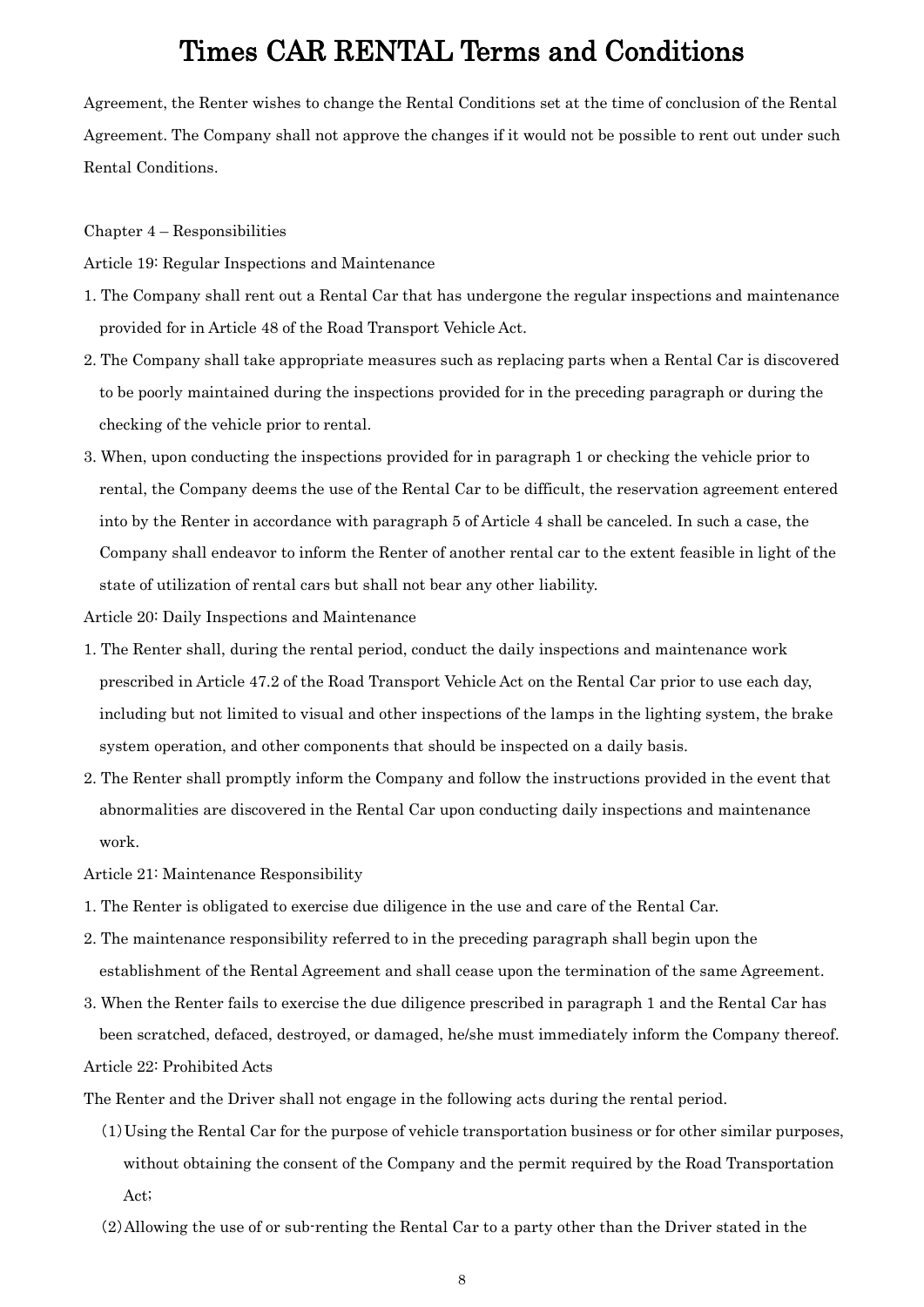rental certificate prescribed in paragraph 1 of Article 7 and persons approved by the Company; performing acts which infringe on the Company's rights such as pledging the Rental Car as collateral to a third party, and all other acts which impede the Company's operations;

- (3)Counterfeiting or defacing the Rental Car's registration number plate or license plate, or changing the original state of the Rental Car such as modifying or remodeling the Rental Car;
- (4)Using the Rental Car in any kind of test or competition or using it to tow or support other vehicles without obtaining the consent of the Company;
- (5)Using the Rental Car in violation of laws and regulations, or public order and morals;
- (6)Enrolling in an insurance against loss for the Rental Car without obtaining the consent of the Company;
- (7)Taking the Rental Car out of Japan;
- (8)Illegally parking the Rental Car;
- (9)Engaging in acts that cause significant trouble to the Company or other renters, such as smoking inside the Rental Car, leaving items in the Rental Car, and defacing the Rental Car;
- (10)When a pet has been carried in the vehicle without the Company's permission; and
- (11)When kerosene, gasoline, or other hazardous materials, or articles that could be dangerous or harmful to the health of the Company or other users, such as radioactive materials or infectious disease samples, have been loaded onto the vehicle without the Company's permission.

Article 23: Refusal of Provided Drivers

Unless permitted by law, the Renter may not accept the services of a driver provided by the Company together with the rental of the vehicle (including referral and mediation services of drivers). Article 24: Liability for Compensation

- 1. When the Rental Car cannot be used by the Company due to an accident, breakdown, or other grounds attributable to the Renter or the Driver during the rental period, the Renter shall pay the Company the fees separately prescribed by the Company as compensation for business interruption for the period the Rental Car cannot be used or the repair period.
- 2. In addition to those provided for in the preceding paragraph, the Renter shall assume liability for compensation for damages if the Renter commits acts in violation of the articles, rules, and special provisions under this Agreement, the detailed regulations stipulated in Article 43, and other terms and conditions. The Renter shall also be liable for compensation for damages when a third party or the Company has suffered damages following use of the Rental Car due to reasons attributable to the Renter.
- 3. Notwithstanding the other provisions of this Agreement, when damage has been incurred to the Renter for reasons attributable to the Company in connection with the Rental Agreement (unless due to intent or gross misconduct on the part of the Company), the Company shall be responsible for compensation resulting from breach of contract or torts, up to an amount equivalent to the rental fees in such Rental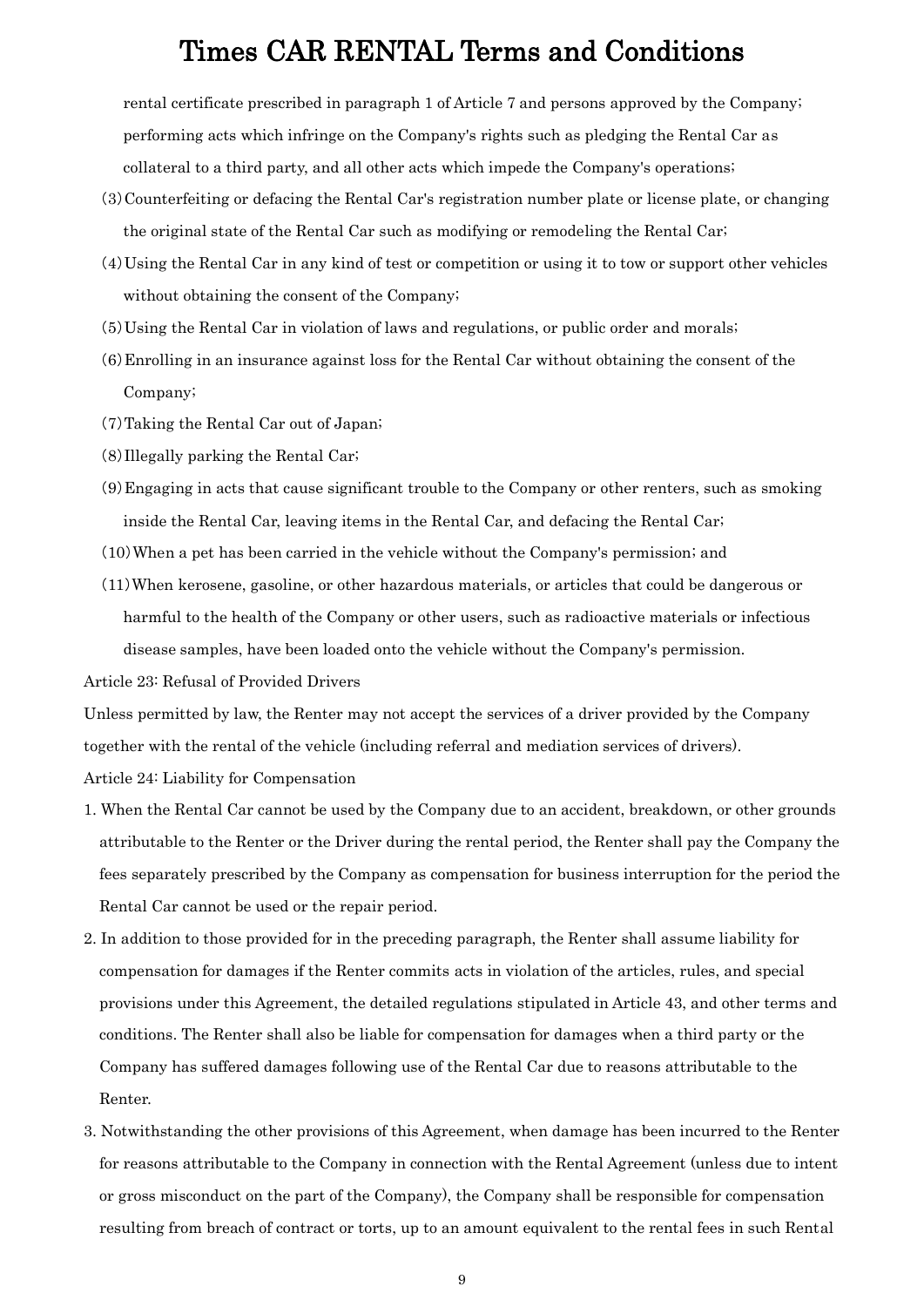Agreement, limited to actual damages incurred under normal conditions. The Company shall not be

liable for compensation for damages incurred because of exceptional circumstances or for loss of profits. Article 25: Compensation

- 1. The Company shall pay the Renter, within the following limits, the compensation for damages borne by the Renter for an accident during use as provided for in paragraph 2 of the preceding Article in accordance with the insurance agreement concluded with regard to the Rental Car and the compensation system prescribed by the Company.
	- (1)Bodily Injury Compensation: No limit One person (including compulsory automobile liability insurance)
	- (2)Property Damage Compensation: No limit One accident Deductible: JPY 50,000
	- (3)Vehicle Damage Compensation: Market value one accident Deductible for minibuses, regular cargo trucks, or special-use vehicles: JPY 100,000, Deductible for other vehicles: JPY 50,000
	- (4)Personal Injury Compensation: Up to JPY 30 million per person. The cost of bodily injury (including physical impairment) or death of passenger caused by an accident shall be compensated regardless of the degree of the driver's responsibility for the accident. Damage amounts shall be calculated based on the insurance policy.
- 2. Insurance benefits or compensation prescribed in paragraph 1 shall not be paid if exclusions in the insurance contract or the compensation system apply.
- 3. The insurance or compensation stipulated in paragraph 1 shall not be paid if the Renter or the Driver violates the detailed regulations stipulated in Article 43 of this Agreement or other terms and conditions or rules applied to the Rental Agreement.
- 4. The Renter and the Driver shall be responsible for damages not compensated for by the insurance benefit or compensation, and for damages exceeding the amount of insurance benefit or compensation paid in accordance with the provisions of paragraph 1; provided, however, that the Renter and the Driver shall be responsible for the damage exceeding the limit prescribed in special provisions, in the event that the limit provided for in paragraph 1 is changed under special provisions at the time of the conclusion of the Rental Agreement.
- 5. Unless otherwise there are special provisions, the Renter and the Driver shall be responsible for damages equivalent to the deductible amount of the insurance benefit or compensation provided for in item 2 or 3 of paragraph 1.
- Article 26: Measures in Case of Parking Violations, etc.
- 1. If the Renter or the Driver has committed a parking violation under the Road Traffic Act with respect to the Rental Car during the rental period, the Renter shall go to the police station that has jurisdiction over the area in which the parking violation took place (hereinafter referred to as "Jurisdictional Police Station"), immediately pay the fine for the parking violation, and be responsible for various expenses related to the parking violation, such as those for removing, storing, and picking up the Rental Car.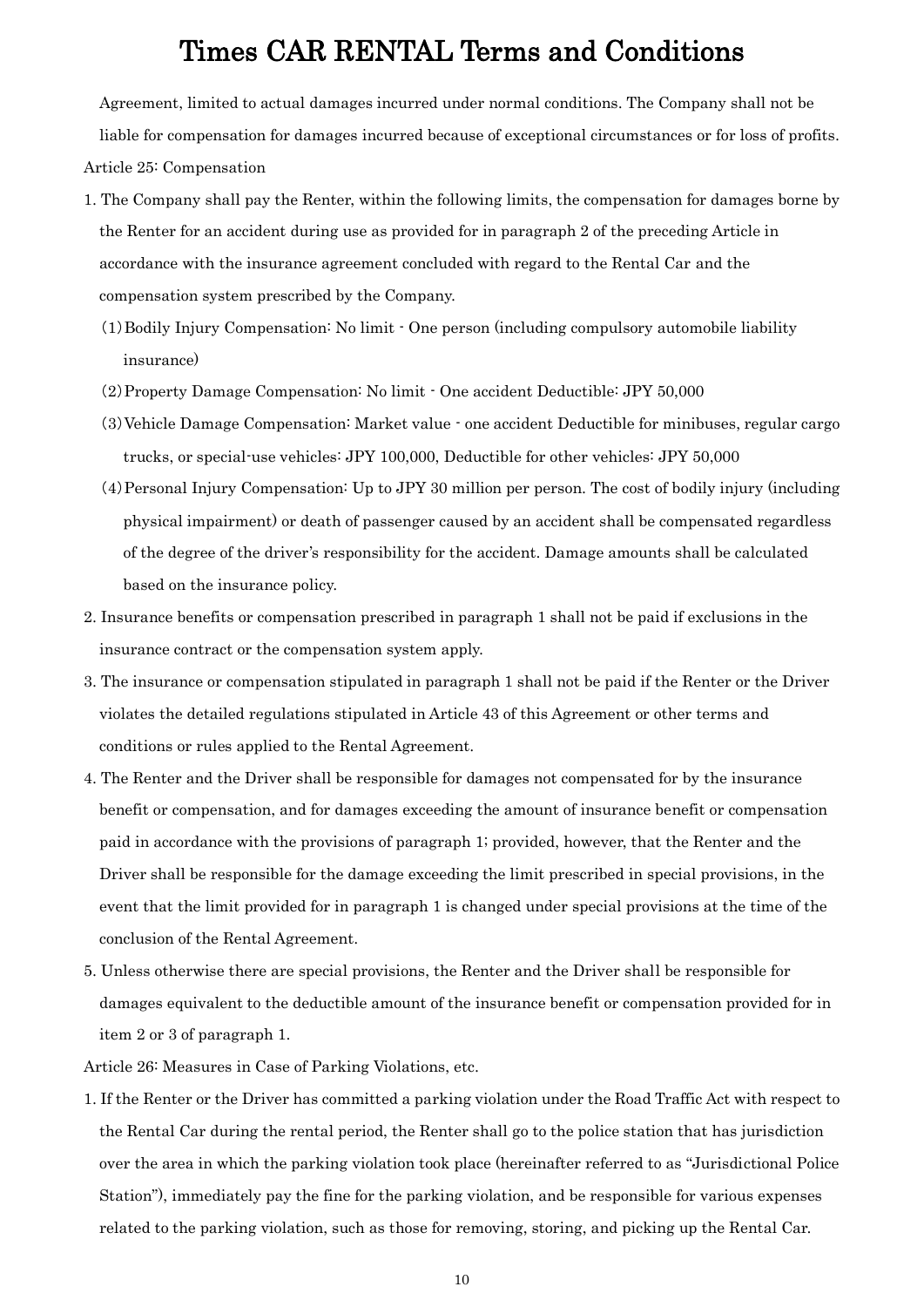- 2. In the case of the preceding paragraph, if the Company is informed of the parking violation by the police, the Company shall contact the Renter or the Driver and promptly have the Rental Car brought to the location it specifies, and provide instructions for carrying out administrative procedures, such as appearing at the Jurisdictional Police Station not later than the time of returning the Rental Car or the time indicated by the Company and paying the fine for the violation. Furthermore, at the same time, the Company shall request the Renter or the Driver to sign a document (hereinafter referred to as "Acknowledgement Letter") prescribed by the Company in which the Renter or the Driver attests to having appeared at a police station, the fact of a parking violation and compliance with legal measures as an offender with which the Renter or the Driver shall comply. If the Renter or the Driver does not pay the fine for the parking violation or the various expenses provided for in Paragraph 1 of this Article, the Company may not accept return of the Rental Car, even during the rental period, until the Renter completes the payment of the fine.
- 3. In the case provided for in the preceding paragraph, if the Rental Car is returned after the lapse of the rental period, the Renter shall pay separate usage fees for the excess period.
- 4. If reasonably deemed necessary by the Company, the Company may submit to the police and the Public Safety Commission the Acknowledgement Letter and Rental Conditions, information of the Renter or the Driver registered with the Company, and documentation, such as data containing information, such as the license plate number of the Rental Car rented to the Renter, to which the Renter and the Driver shall consent in advance.
- 5. If the Company receives a notice of parking violation from the police or a municipal public safety commission, the Company may claim payment of a deposit equivalent to the Expenses Related to the Parking Violation defined in the following paragraph from the Renter. When the Renter pays the deposit and also pays the fine for the parking violation before the Company pays an abandonment fine provided for in the following paragraph, the Company shall reimburse the Renter for the deposit less various costs relevant to the parking violation.
- 6. If the Company receives an order to pay the abandonment fine provided for in Paragraph 4 of Article 51-4 of the Road Traffic Act and the Company remits such payment, or if the Company incurs expenses required to locate the Renter or the Driver or remove, store, or pick up the Rental Car, or if the Company is restricted from using (prohibited from driving) cars by the municipal public safety commission, the Company may demand the amount stated below from the Renter (hereinafter referred to as "Expenses Related to the Parking Violation"). In such a case, the Renter shall pay the Expenses Related to the Parking Violation by the deadline specified by the Company.
	- (1)Amount equivalent to the abandonment parking fine;
	- (2)Parking violation penalty fee prescribed separately by the Company;
	- (3)Expenses required to locate, remove, store, or pick up the vehicle; and
	- (4)Compensation for loss of business operation due to restriction on using (prohibition of driving) cars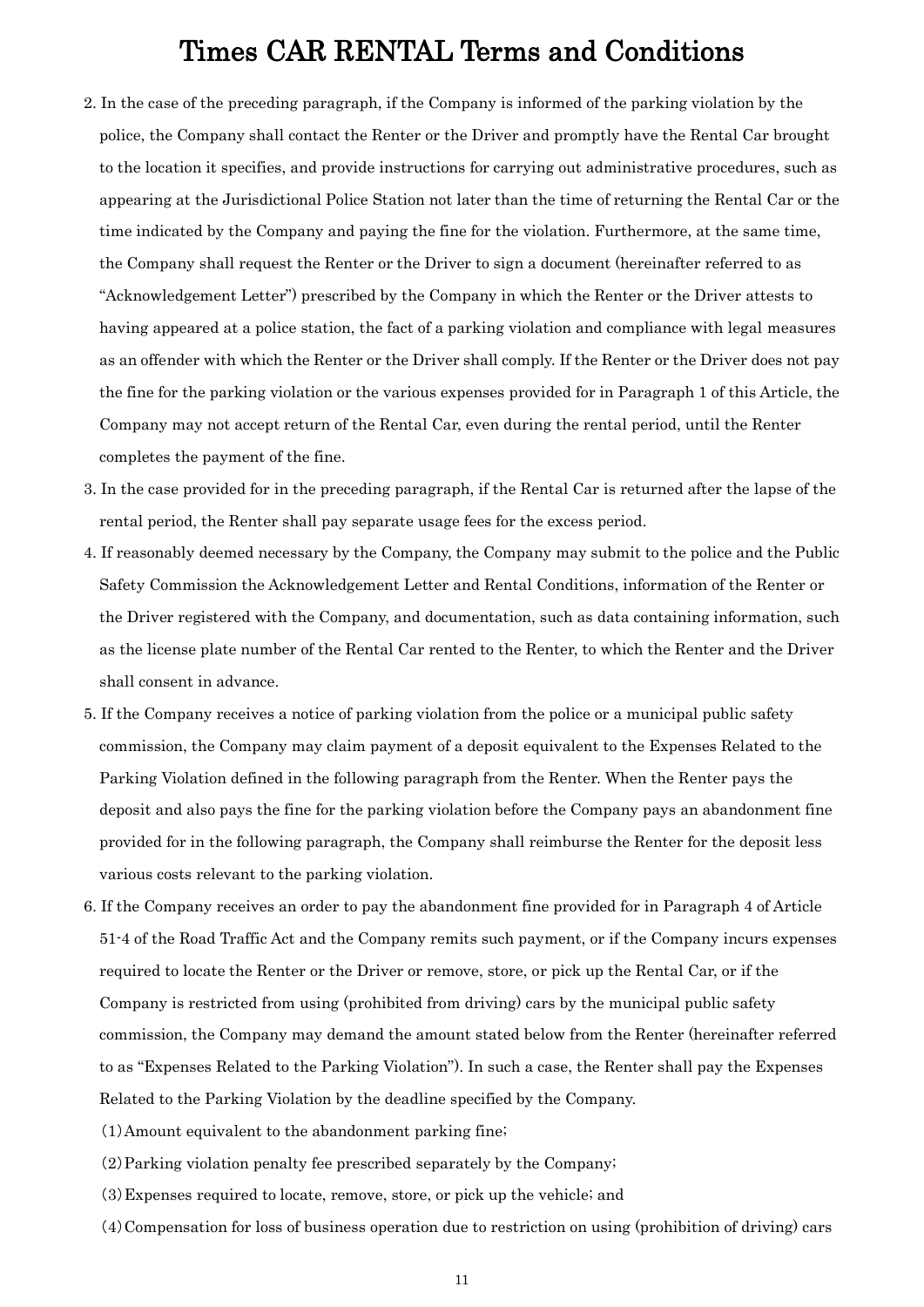specified separately by us.

- 7. When the Company has received an order to pay the abandonment parking fines provided for in the preceding paragraph, or when the Renter does not pay the amount specified in the same paragraph in full by the deadline specified by the Company, the Company shall take measures such as registering the name, address, driver's license number, and other information of the Renter in the All Japan Rent-a-Car Association information management system (hereinafter referred to as "All Japan Rent-a-Car Association System").
- 8. If the Renter needs to pay the fine and other fees for the parking violation in accordance with the provisions of paragraph 1, and the Renter does not comply with the Company's instructions to perform the procedures for the violation pursuant to paragraph 2 or the Company's request to sign the Acknowledgement Letter provided for in paragraph 2, the Company may demand a parking violation fee in an amount prescribed separately (hereinafter referred to as "Parking Violation Fee") and appropriate such fee to the abandonment parking fine prescribed in paragraph 6 and the parking violation penalty fee.
- 9. Notwithstanding the provisions of paragraph 7, once the Company has received from the Renter the Parking Violation Fee and the full amount of the expenses provided for in item 3 of paragraph 6, the Company shall delete all data registered in the All Japan Rent-a-Car Association System provided for in paragraph 7.
- 10. If the Renter has paid the Company the amount demanded by the Company pursuant to paragraph 6, and when the order to pay the abandonment parking penalty fee has been revoked due to the Renter paying the fine for the parking violation or a public action that has been filed against the Renter, and the Company receives a refund of the parking violation fine, the Company shall refund to the Renter only the amount equivalent to the parking violation fine from the Expenses Related to the Parking Violation which have already been paid to the Company. The same shall apply if the Company has received the Parking Violation Fee from the Renter pursuant to paragraph 8.
- 11. If information has been registered in the All Japan Rent-a-Car Association System in accordance with the provisions of paragraph 7, the Company shall delete the data registered in the System when the order to pay the abandonment parking penalty fee has been revoked due to the fine having been paid, etc., or when the amount demanded by the Company in accordance with the provisions of paragraph 6 has been paid to the Company in full.
- 12. When the Company incurs losses from a problem or accident due to illegal parking of the Rental Car (including repair costs and towing fees in case the illegally parked Rental Car has been damaged), the Renter shall be liable for compensation therefrom.

Chapter 5 ‒ Measures for Accidents and Theft Article 27: Handling of Accidents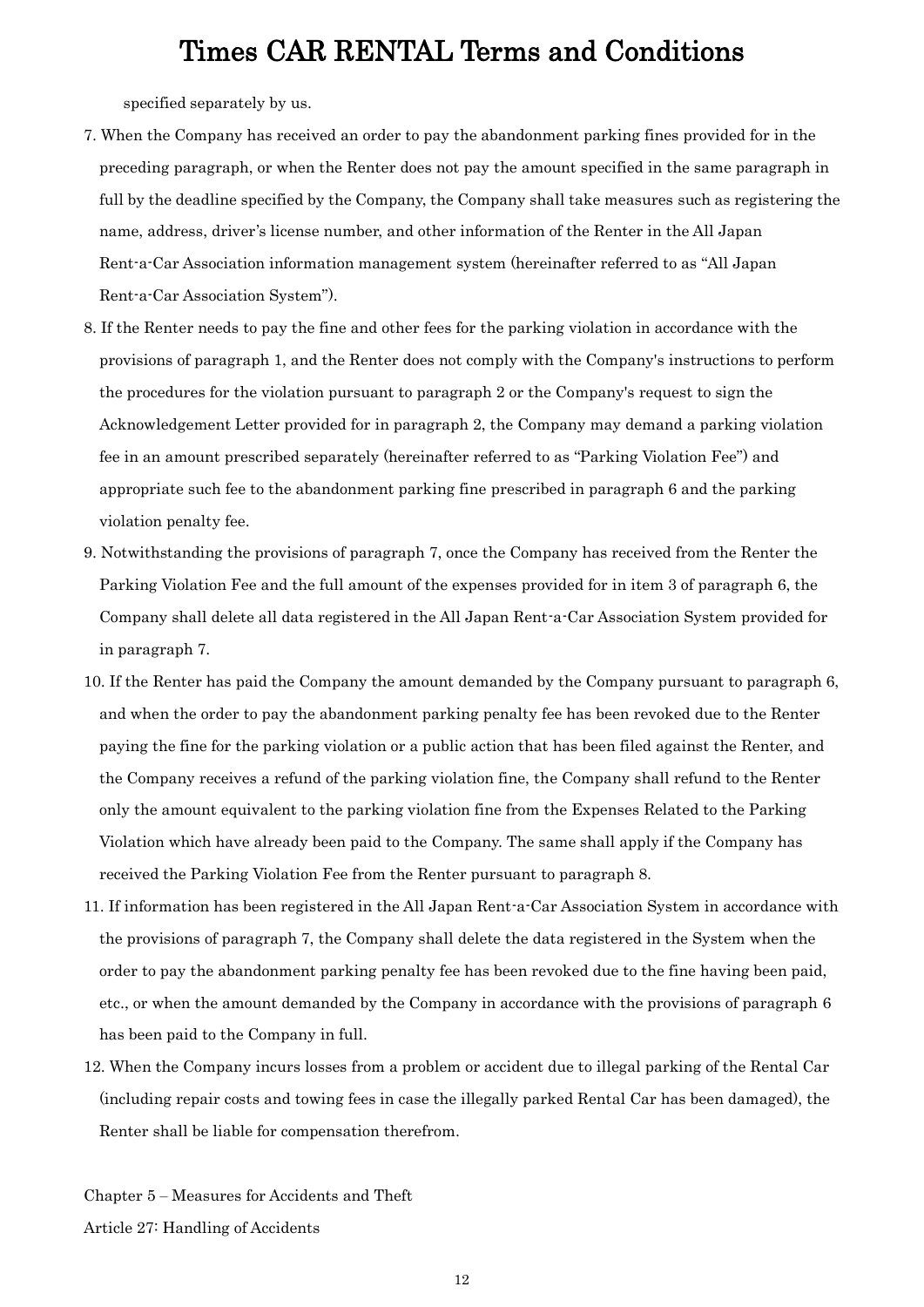- 1. When an accident involving the Rental Car occurs during the rental period, the Renter shall take measures provided for in laws and regulations and shall handle the situation in accordance with the provisions below regardless of the seriousness of the accident.
	- (1)Immediately inform the Company of the details of the accident;
	- (2)Promptly submit documentation or evidence required by the Company and the insurance company contracted by the Company in relation to the accident;
	- (3)Obtain prior approval from the Company when settling or reaching agreements with a third party in relation to the accident; and

(4)Do not carry out repairs; the Rental Car shall be repaired by the Company.

- 2. In addition to those provided for in the preceding paragraph, the Renter shall endeavor to resolve the accident on their own responsibility.
- 3. The Company shall provide the Renter advice on handling the accident involving the Rental Car and shall cooperate to resolve the situation.
- 4. Notwithstanding the provisions in item (4) of paragraph 1, if the Rental Car is equipped with a puncture repair kit or a spare tire, the Renter and the Driver may repair the flat tire themselves with the same. However, the Company shall not be liable for any damage caused to the Renter or the Driver by their repairs using the puncture repair kit or spare tire for reasons not attributable to the Company. Article 28: Theft

When the Rental Car has been stolen during the rental period, the Renter shall take the measures prescribed below.

- (1) Immediately report the theft to the nearest police station;
- (2) Immediately inform the Company of the state of the damage; and
- (3) Promptly submit documentation and other information required by the Company and the insurance company contracted by the Company in relation to the theft.

Article 29: Measures for Malfunctions, etc.

- 1. When any abnormalities or defects are discovered in the Rental Car during the rental period, the Renter shall immediately stop using it, inform the Company, and follow the Company's instructions.
- 2. When the abnormality or defect of the Rental Car is due to reasons attributable to the Renter, the Renter shall be liable for the expenses required to pick up and repair the Rental Car. In such a case, the Rental Agreement shall terminate immediately upon informing the Company, and the Renter shall pay fees equivalent to the period from the start of the rental period, which was specified at the time of reservation of the Rental Car, up to the time of informing the Company.
- 3. If the Rental Car cannot be used due to defects that existed prior to rental, the Company shall not demand rental fees.
- 4. If the Rental Car can no longer be used because of malfunctions that have arisen despite the Company conducting regular inspections and maintenance work prescribed in Article 19, the Renter shall not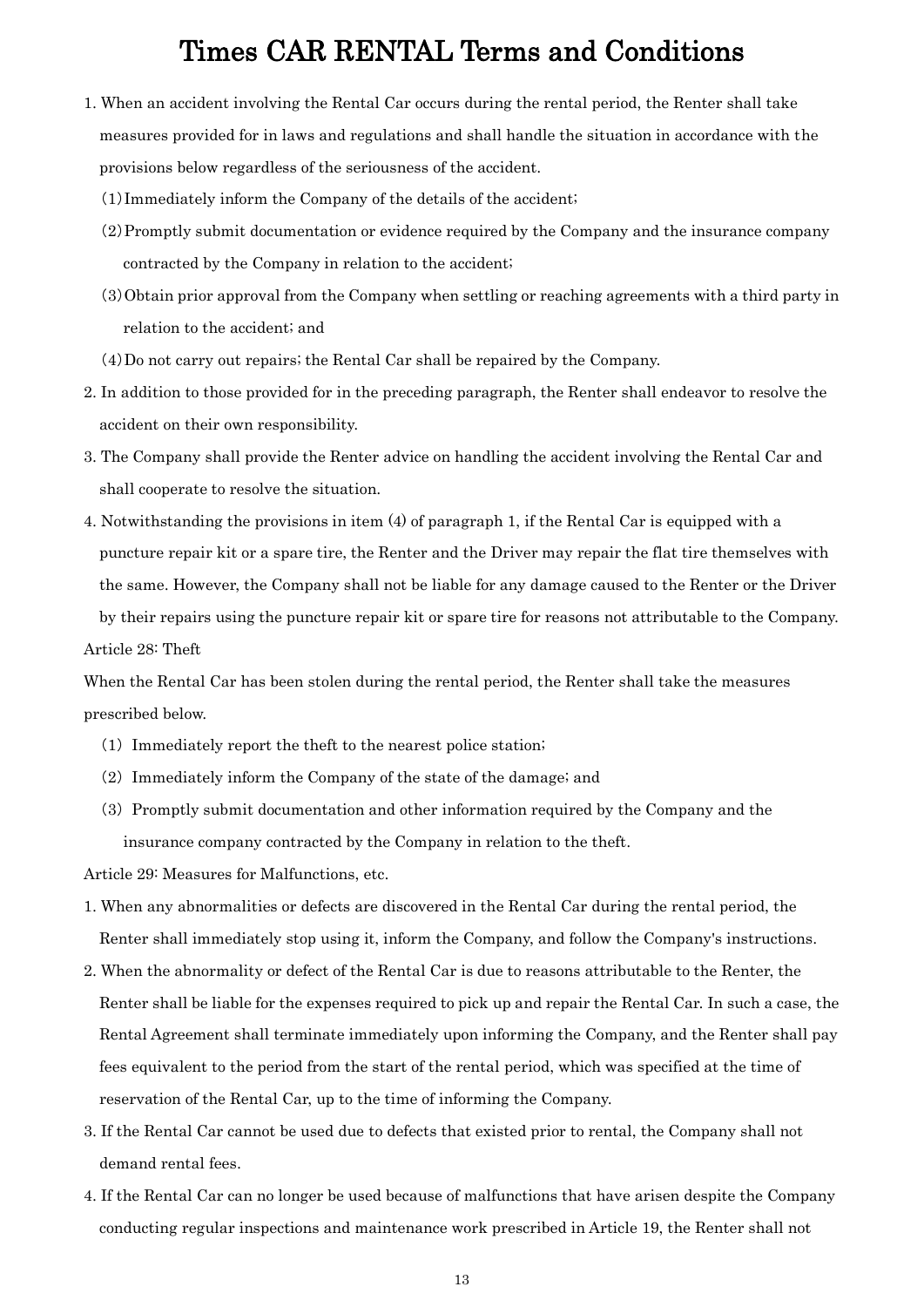hold the Company liable for any damages incurred as a result of such malfunctions, except for reasons that can be attributed to the Company.

Article 30: Exemptions Due to Force Majeure Events

- 1. If the Renter is unable to return the Rental Car by the end of the rental period due to natural disasters, accidents, theft, or other force majeure events which cannot be attributed to the Renter, the Company shall not hold the Renter liable for any damages incurred as a result thereof. In such a case, the Renter shall immediately inform the Company and follow the Company's instructions.
- 2. If the Company is unable to rent out a Rental Car because of natural disasters, accidents, theft, vehicle malfunctions or defects; delayed return by other renters; malfunctions in telecommunications operation of landline phones, mobile phones, smartphones, or internet connections; malfunctions or bugs in the system used to run the Company's Rental Car operations; or other reasons that cannot be attributed to the Company, the Company shall not be liable for compensation for damages suffered by the Renter as a result thereof.

#### Chapter 6 – Return

Article 31: Responsibility to Return the Rental Car

- 1. The Renter or the Driver shall return the Rental Car to the Company at the specified return location by the end of the rental period.
- 2. When the Renter or the Driver has violated the preceding paragraph, the Renter shall pay compensation for all damages incurred by the Company, in addition to paying the surcharge prescribed in the following paragraph.
- 3. When the return time specified at the time of concluding the Rental Agreement has passed, the Renter shall pay the surcharge prescribed separately by the Company; provided, however, that this shall not apply when extension procedures have been undertaken prior to the expiration of the rental period. Article 32: Checks Upon Return, etc.
- 1. The Renter or the Driver shall return the Rental Car in the same condition as at the time of commencement of the rental to the location specified in the Rental Agreement in the presence of the Company. Except in cases of deterioration due to normal daily use, the Renter shall be liable for the expenses required to restore the Rental Car to the same condition as at the time of commencement of the rental if the Rental Car has been defaced, damaged, fixtures have been lost, or offensive smells remain (as a result of smoking or other possible causes), etc. for reasons attributable to the Renter or the Driver.
- 2. In addition to those provided for in the preceding paragraph, when returning the Rental Car, the Renter shall promptly inform the Company of any abnormalities discovered in the Rental Car.
- 3. When returning the Rental Car, the Renter shall, at his/her own responsibility, confirm that there are no items left behind (hereinafter referred to as "Items Left Behind") in the Rental Car that belong to the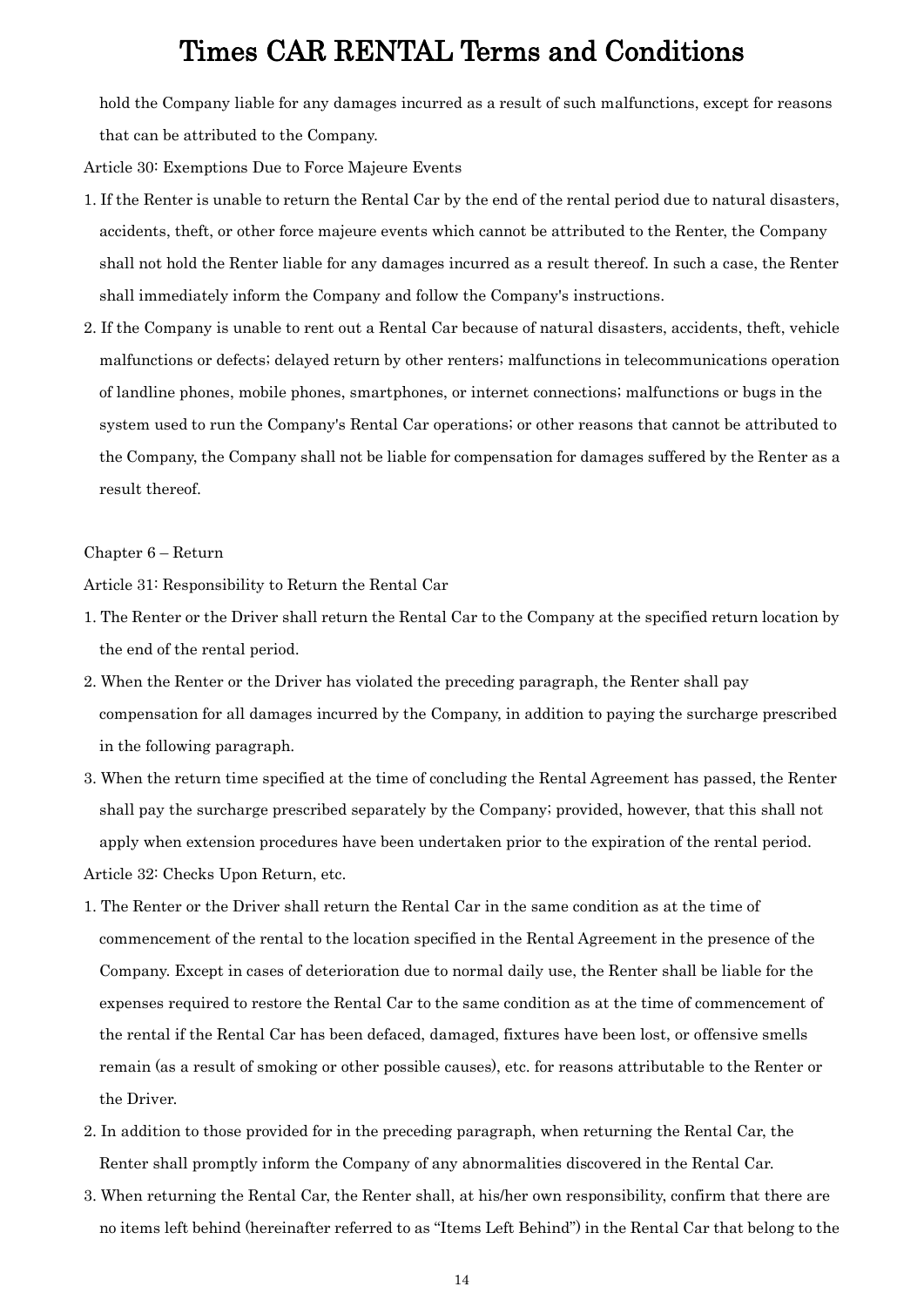Renter or passengers.

- 4. If there are any outstanding rental or other fees, the Renter must complete its payment by the time the Rental Car is returned.
- 5. In addition to those provided for in the preceding paragraph, when the Rental Car is returned and the tank is not filled with fuel such as gasoline or diesel (in other words, does not have a " full tank"), the Renter shall immediately pay the Company a refueling fee calculated according to the conversion table prescribed by the Company in accordance with the distance traveled.

Article 33: Handling of Items Left Behind

- 1. The Renter shall be responsible for confirming that there are no Items Left Behind in the Rental Car when returning the Rental Car.
- 2. The Company shall not be obligated to check for any Items Left Behind in the Rental Car, the Renter shall assume responsibility for damages incurred by the Renter, passengers, or other third parties as a result of Items Left Behind.
- 3. When Items Left Behind are recovered from the Rental Car, the Company shall handle the items in accordance with the following items; provided, however, that Items Left Behind that have no property value and are difficult to store on a continuous basis may be disposed of immediately and not in accordance with the following items.
	- (1)Items Left Behind that have no property value, or items which are in danger of spoiling, are dangerous, or are difficult to be stored on a continuous basis, shall be stored for three (3) days including the day the items have been recovered, and shall be disposed of if their owner does not apply to collect them during such period.
	- (2)Driver's licenses, passports, credit cards (including ETC cards; the same shall apply hereinafter), coins, banknotes, documentary stamps, postage stamps, securities, tradable coupons, precious metals, mobile phones, and precious stones shall be formally handed over as lost property to the police station with jurisdiction; provided, however, that when they are not accepted by the police, the items shall be stored for three (3) months from the day the items have been recovered; and if the name and address of the owner are identified during such period, then such owner (issuing company in the case of credit cards) shall be notified to collect the items. Such items shall be disposed of when, during the three (3) months from the day on which the items have been recovered, the name and address of the owner are not identified or the owner has not applied to collect the items.
	- (3)Guns, swords, drugs, or other items for which ownership is prohibited by law shall immediately be formally handed over to the police station with jurisdiction.
	- (4)Items Left Behind that do not fall under any of (1) to (3) above shall be stored for one (1) month from the day the items are recovered and shall be disposed of if the owner has not applied to collect the items during such period.
	- 4. When returning Items Left Behind to the Renter, the Company shall hand over the Items Left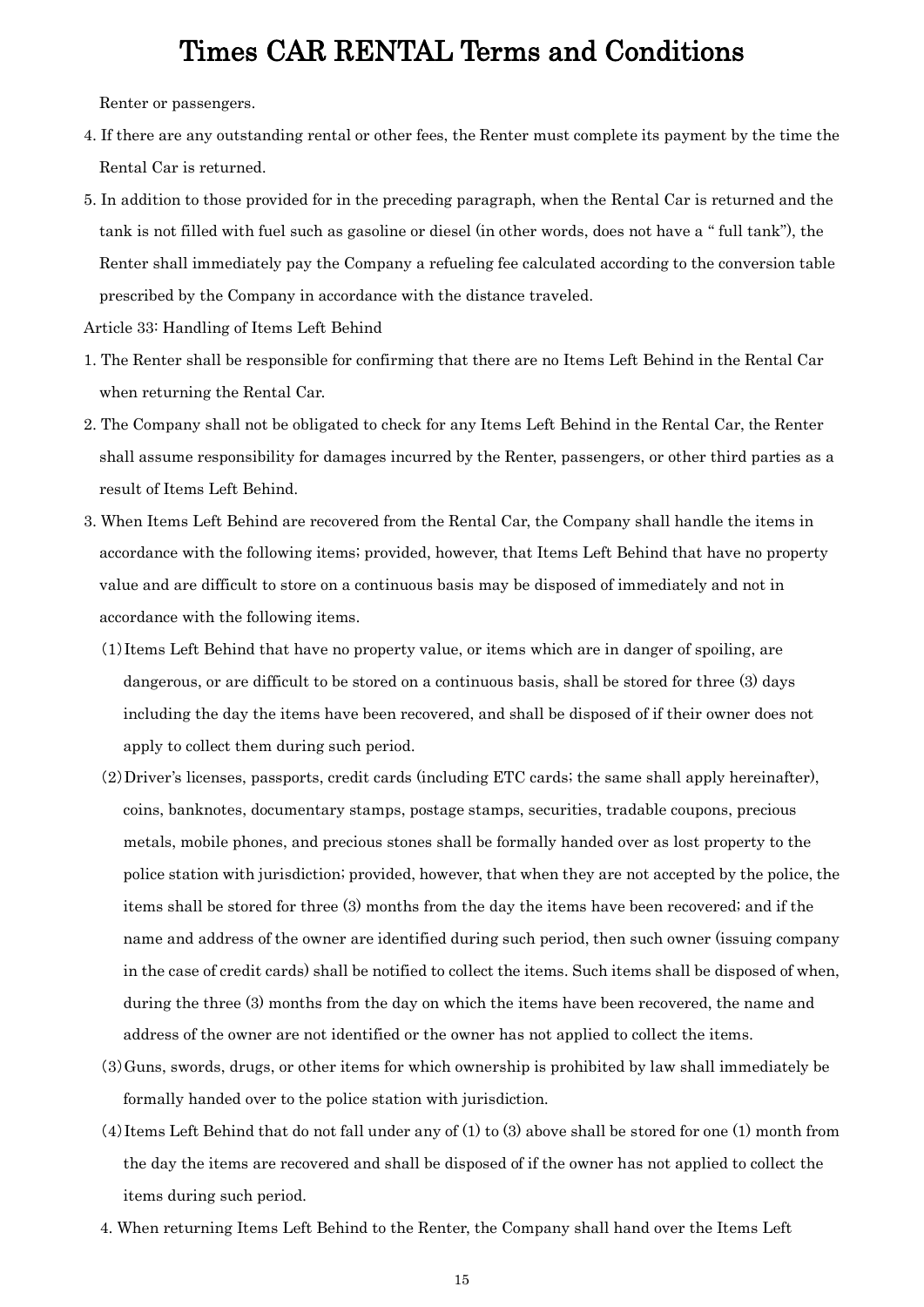Behind to the Renter at the location specified by the Company or send by post such items to the Renter by cash on delivery.

Article 34: Return Location, etc.

- 1. When the Renter or the Driver has changed the return location specified in accordance with Article 18, the Renter shall bear the expenses required to transfer the Rental Car following the change of location.
- 2. When the Renter or the Driver has returned the Rental Car to a location other than the location specified without obtaining the consent of the Company in accordance with Article 18, the Renter shall pay the return location change penalty fee prescribed below.

[Return Location Change Penalty Fee]

Amount equivalent to the actual cost and damage incurred by the Company, including the costs necessary to transfer the Rental Car following the change of return location.

Article 35: Measures for When the Rental Car is Not Returned

- 1. When the Renter does not return the Rental Car within 12 hours after the expiration of the rental period and does not respond to the Company's demands for its return, or when the Rental Car is considered to have been stolen such as when the whereabouts of the Renter are unknown, the Company, in addition to taking legal action such as criminal prosecution, and taking measures such as reporting the matter of the stolen vehicle to the All Japan Rent-a-Car Association, shall report the damage caused by the unreturned vehicle to the All Japan Rent-a-Car Association and take measures such as registration of details in the All Japan Rent-a-Car Association System, etc.
- 2. In the case of the preceding paragraph, the Company shall locate the Rental Car using all available methods.
- 3. In the case of paragraph 1 of this Article, the Renter shall bear the expenses required to recover the Rental Car and to locate the Renter, in addition to being liable for compensation for damages suffered by the Company in accordance with the provisions of Article 24.

#### Chapter 7 ‒ Miscellaneous Provisions

Article 36: Purposes of Handling of Personal Information

- 1. The Company shall use the Renter's or the Driver's personal information acquired from the Renter and information obtained from use of the Service by the Renter or the Driver (hereinafter referred to as "Usage Information") for the purposes provided in the following items. Except for reasons authorized by the Personal Information Protection Act and other laws and regulations, personal information shall not be used in excess of this scope.
	- (1) For examination when concluding the Rental Agreement, identification, automatic indication of the information of the Renter or the Driver in displays of various applications, provision of reservation and rental services, issuance of rental certificate, settlement of rental fees, record management of vehicle rentals, grant of benefits, and implementation of other transactions (However, when a joint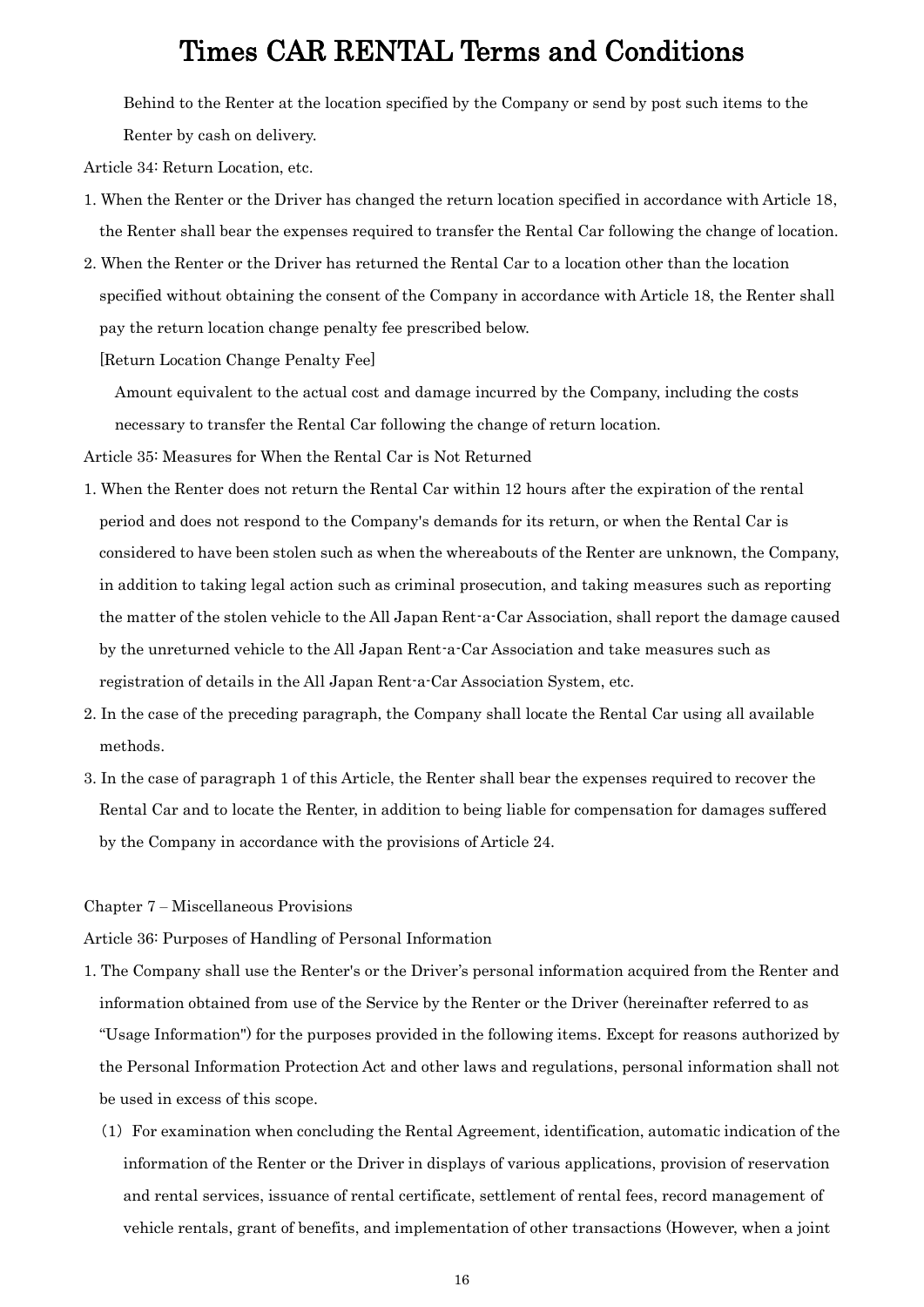user handles information on the Renter or the Driver for the joint use of information as described in in Paragraph 3, this refers to use within the scope necessary for the content of the contract with the Renter or the Driver and execution thereof);

- (2) For verification and judgment of membership qualification for the services offered by the PARK24 GROUP and provision propriety of other services;
- (3) For advertising products, services, privileges, and other information handled by the PARK24 GROUP and its business partners (direct mail, mail magazines, customer support, etc.);
- (4) For marketing activities for the products and services handled by the PARK24 GROUP and its business partners (questionnaire surveys, promotions, sending of presents, purchase analysis, etc.); and
- (5) For the execution of other work incidental or relating to the above.
- 2. The Company shall not provide personal information that it has collected to any third party, except in the following cases:
	- (1) When the individual concerned by the personal information (i.e., the Renter or the Driver) has consented to such provision.
	- (2) When required under laws or regulations.
	- (3) When necessary to protect human life, health, or property, and it would be difficult to obtain the consent of the individual concerned.
	- (4)When there is a particular need to do so for purposes of contributing to the public health or promoting the sound rearing of children, and it would be difficult to obtain the consent of the individual concerned.
	- (5)When it is necessary to cooperate in the performance by a national or local government agency or a party entrusted with authority by such an agency of activities prescribed by laws or regulations and obtaining the consent of the individual concerned could impede the execution of such activities.
	- (6) When entrusting such information to third parties within the scope necessary to achieve the purposes of use.
	- (7) In cases involving succession of business due to a merger or other reason.
	- (8) In the cases described under Paragraphs 3 to 8.
- 3. The Company may engage in joint use of personal information and Usage Information provided to it, as follows.
- (1) Personal information for joint use

Name, date of birth, gender, occupation, nationality, address, telephone number, email address, vehicle model, vehicle registration number, driver's license information, credit card information (hereinafter, this includes the cardholder name, card number, expiration date, and usage history), camera images (taken by onboard cameras, such as dash cams, cameras installed in parking facilities), service usage history, and other items necessary to achieve the purposes of use.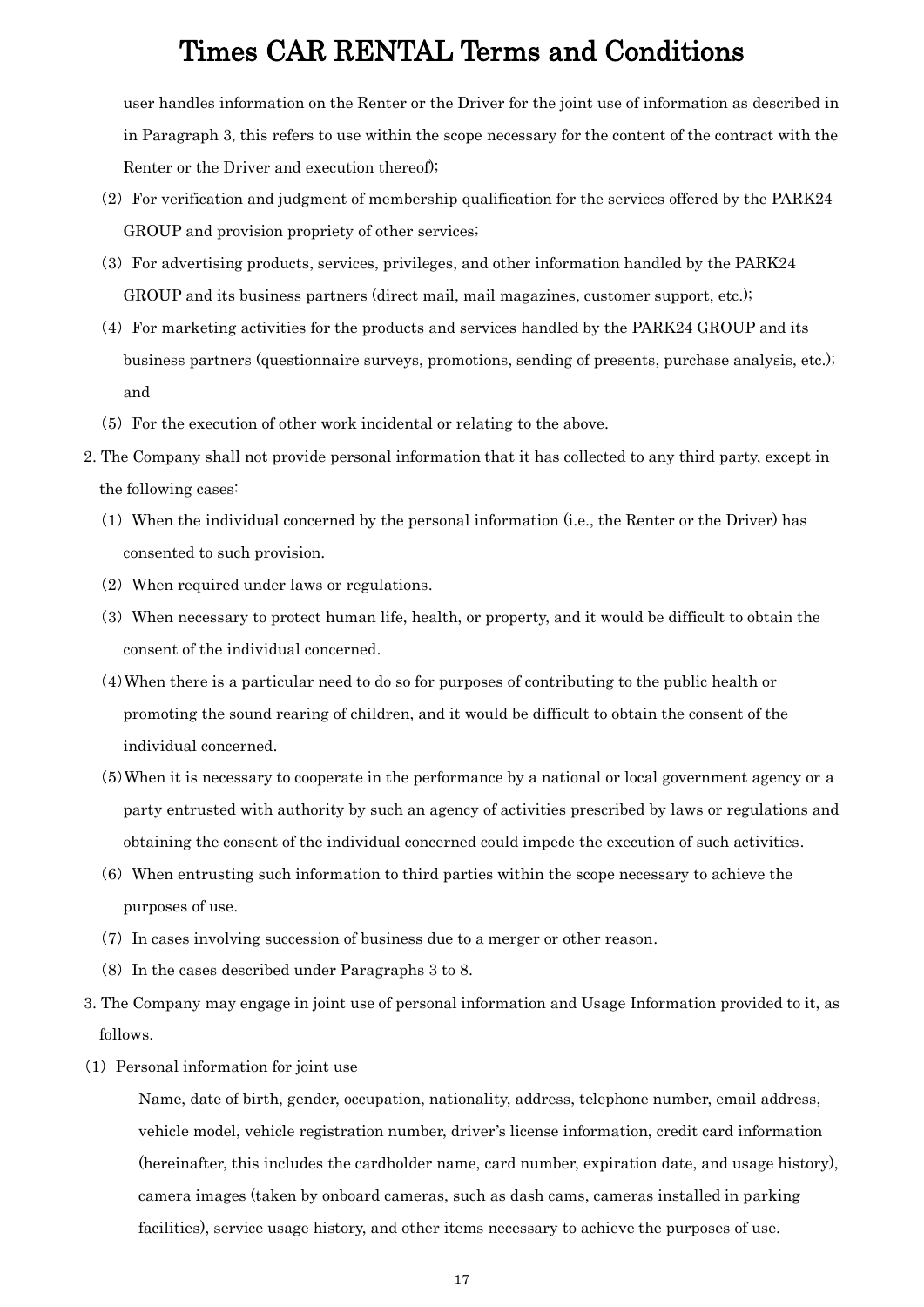(2) Range of joint use

PARK24 GROUP Companies (Please refer to the following website)

https://www.park24.co.jp/en/company/about/group.html

Not including overseas companies

(3)Purpose of joint use

Same as the purposes in (1) to (4) of Paragraph 1 of this article, and for execution of operations attendant and related thereto (however, for the purposes under (1), this refers to use within the scope necessary for the content of the contract with the Renter or the Driver [including the Terms of Use of other services provided by the Company] and execution thereof)

(4)Name of party responsible for the management of personal information for joint use

The Company

(5)Acquisition method

Verbal communication (including telephones), web forms, contracts, application forms, questionnaires, and other written communication methods (including records created through electromagnetic or other means)

User information also will be acquired and collected through the relevant joint user when the Renter or the Driver uses a service provided by a joint user.

- 4. The Company may handle user information by providing it to and sharing it with franchisees who have entered into franchise agreements with the Company. However, such franchisees may handle user information within the scope necessary to achieve the purposes of use under Paragraph 1 only when the Renter or the Driver receives provision of a service related to these Terms of Use.
- 5. The Company may handle user information by providing it to and sharing it with its partners in Japan and overseas (only when an application for a rental car reservation has been made via such partners). However, such partners may handle user information within the scope necessary to achieve the purposes of use under Paragraph 1 (1) and (2) only when the Renter or the Driver receives provision of a service related to these Terms of Use.
- 6. If any of the following items apply, the Renter or the Driver shall agree that personal information, including the name, date of birth, driver's license number, and other information of the Renter or the Driver shall be registered for a period not exceeding seven (7) years in the All Japan Rent-a-Car Association System, and that such personal information shall be used in investigations by the All Japan Rent-a-Car Association and its various affiliated regional car rental associations, as well as car rental operators who are members of such associations, when entering into rental agreements.
	- (1) When the Company has been ordered to pay the abandonment fine provided in Article 51-4 (4) of the Road Traffic Act.
	- (2)When the full amount of expenses for parking violations provided for in paragraph 6 of Article 26 has not been paid to the Company.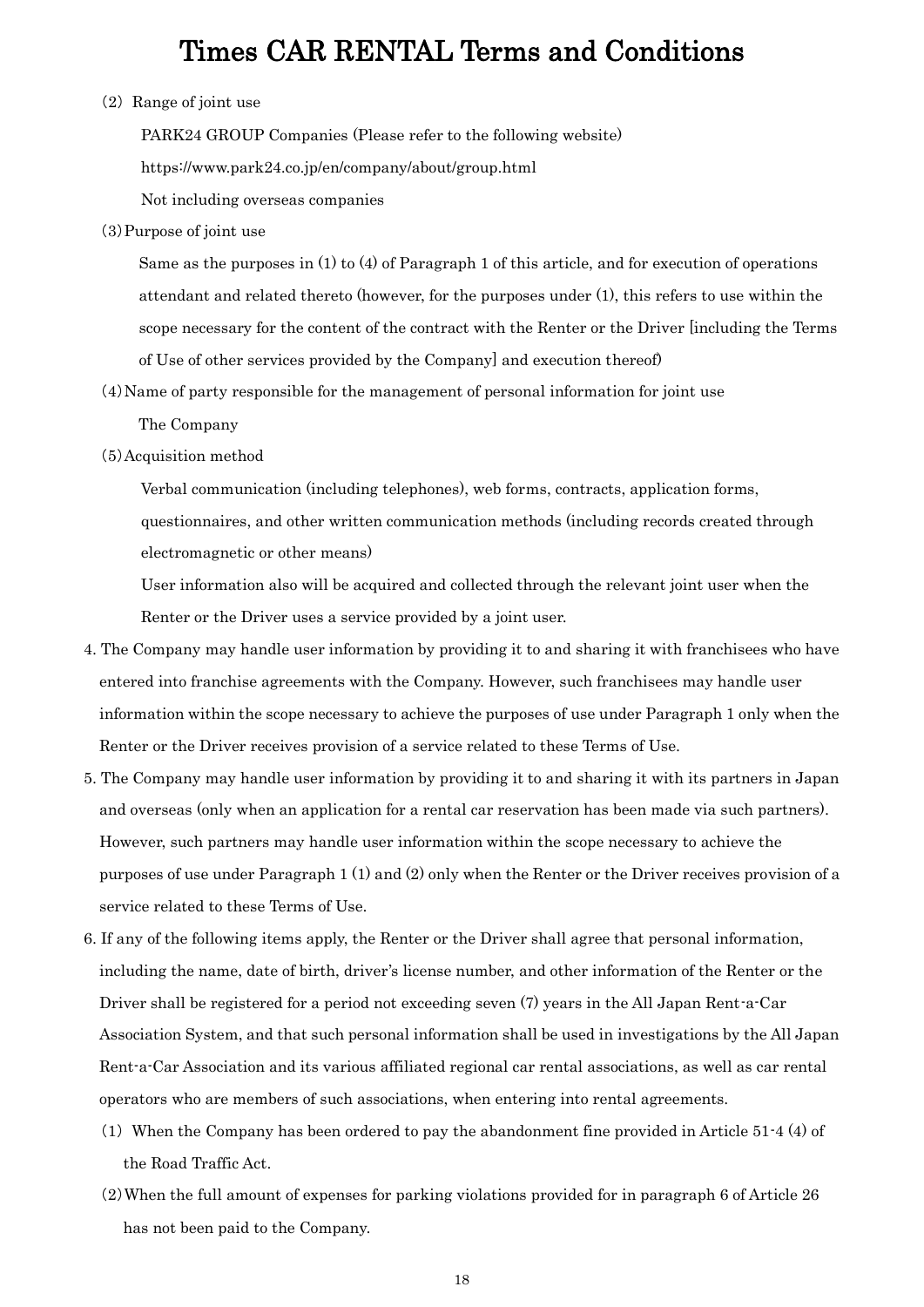(3)When the vehicle is deemed to be unreturned as provided for in paragraph 1 of Article 35.

7. Information (hereinafter referred to as "Usage Information") acquired through the Renter's use of the Company's services, including the information indicated below, may be used continuously by the Company or provided to the parties below for the following purposes. In providing information, the Company shall implement data anonymization so that specific individuals cannot be identified from the

Usage Information.

- (1)Primary Usage Information
	- Rental information (vehicle model, date and time, station, mileage, fees, bonuses, promotions, compensation package, options, liabilities from accidents, etc.), information on reservations (method, date and time, changes, cancellations, etc.), Rental Car's GPS device, dashcam, recorded information of devices installed in the vehicle, etc.
	- (2)Purpose of use

To improve and enhance the Company's services, as well as the products and services offered by

the PARK24 GROUP and its business partners To consider and implement new services of the

PARK24 GROUP and its business partners, as well as to establish and maintain infrastructure,

and to organize and implement safety management

(3)Receiving parties

PARK24 GROUP, PARK24 GROUP business partners, research institution

(4)Means of provision

Sending or transmission by written, electromagnetic, or verbal communication methods (including telephones)

- 8. The Company may provide personal information provided to it to third parties as described below.
- (1) Purposes of provision to third parties

To provide information on relevant users to expressway operating companies in the cases described in paragraph 5 of Article 10

- (2) Items of personal information provided Name, address, telephone no. (and other information requested by expressway operating companies for the purposes described in the preceding paragraph)
- (3) Means or method of provision By post, by fax, orally (by telephone)
- (4) Recipients of provision of subject information

Expressway operating companies of facilities used by the Renter or Driver

9. In addition to those provided for in this Article, the Company's initiatives for protecting personal

information shall be in accordance with the Privacy Policy and the policy for Handling of Personal

Information published on the Company's home page.

Privacy Policy

Handling of Personal Information

Article 37: GPS Function

1. The Renter and the Driver shall unconditionally agree that when the Rental Car is equipped with a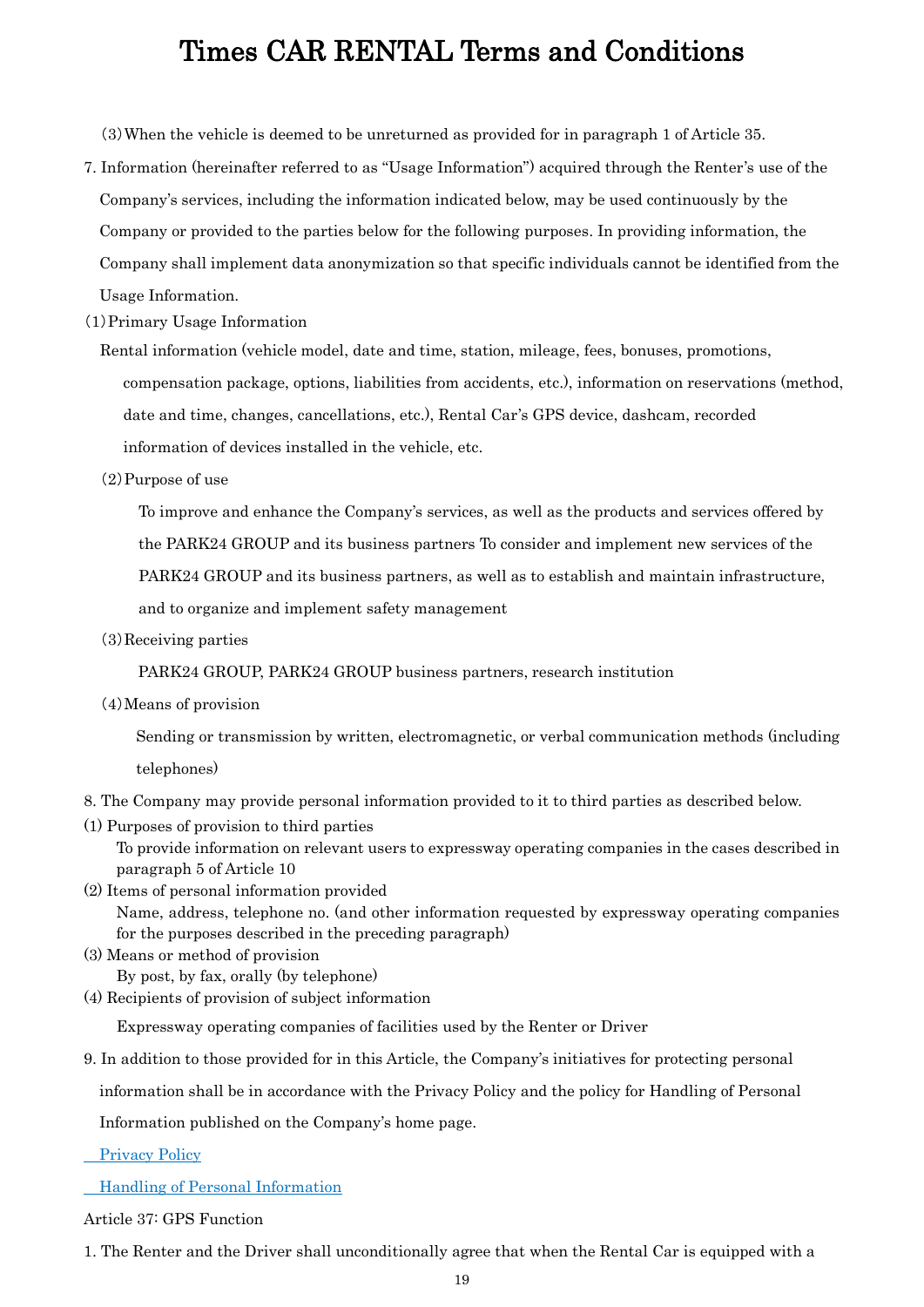Global Positioning System (hereinafter referred to as "GPS Function"), the Rental Car's real-time location, navigation route, and other information are recorded in the system designated by the Company, and that the Company shall use such records (including Usage Information) in the following cases.

- (1) To confirm whether the Rental Car has been returned to the designated place at the end of the Rental Agreement;
- (2) Cases falling under paragraph 1 of Article 35; cases where the Company judges that it needs to determine the real-time position, navigation route, and other information of the Rental Car with the GPS Function in order to take responsibility for the Rental Car, Rental Agreement, etc.; and
- (3) Cases where the Company shall use the records for marketing analysis in order to increase the satisfaction of renters, drivers, and other customers, such as for the improvement of commodities and services provided to renters and drivers.
- 2. Information recorded with the GPS device may be disclosed to third parties in the following cases:
	- (1)When it is deemed necessary to resolve an accident or other problems involving our services or the rented vehicle. (Recipients: The partner insurance company of the Company and the people involved in the accident or problem)
	- (2)Cases falling under Paragraph 2 of Article 36
- 3. Information recorded with the GPS shall be saved for a certain period of time (roughly seven years after it was obtained) and then promptly deleted after the end of that period.
- Article 38: Dash Cam
- 1. The Renter and the Driver shall unconditionally agree that when the Rental Car is equipped with a dash cam, the driving conditions of the Renter or the Driver are recorded, and that the Company shall use such records (including Usage Information) in the following cases:
	- (1) Cases where the Company judges that it needs to determine the driving conditions of the Renter or the Driver in order to take responsibility for the Rental Car and the Lease Agreement; and
	- (2) Cases where the Company shall use the records for marketing analysis in order to increase the satisfaction of renters, drivers, and other customers, such as for improvement of commodities and services provided to renters and drivers.
- 2. Information recorded with the dash cam may be disclosed to third parties in the following cases:
	- (1)When it is deemed necessary to resolve an accident or other problems involving our services or the rented vehicle. (Recipients: The partner insurance company of the Company and the people involved in the accident or problem)
	- (2) Cases falling under Paragraph 2 of Article 36
- 3. Information recorded with the dashcam shall be saved for a certain period of time (roughly one week after it was obtained) and then promptly deleted after the end of that period.
- Article 39: Late Payment Charges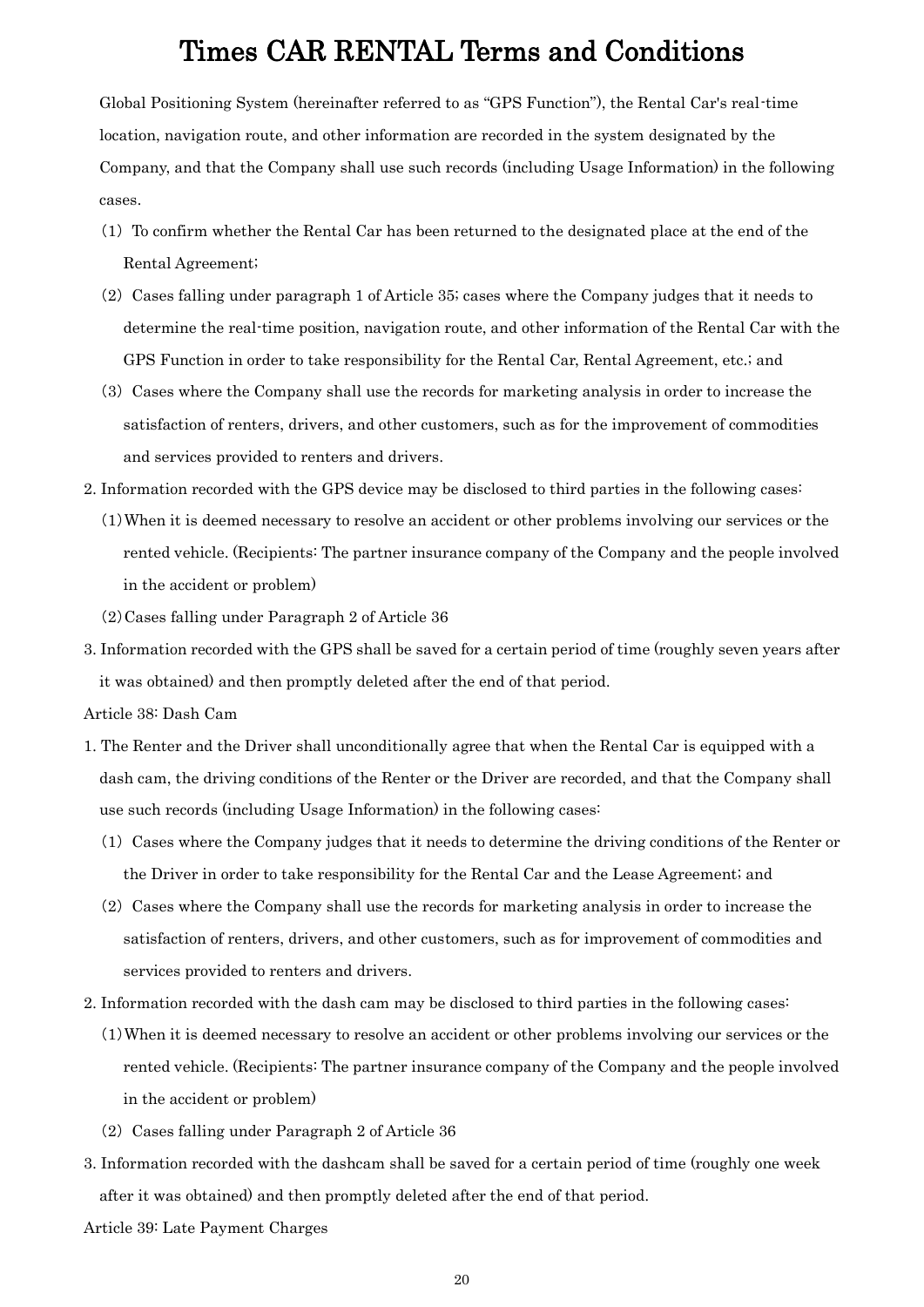- 1. In the event that rental fees or other monetary obligations are not paid when the payment due date has already passed, the Renter shall immediately pay the rental fees and other unpaid amounts together with a late payment charge of 14.6% per annum for the number of days from the day immediately following the payment due date until the day on which payment is made.
- 2. The Renter shall bear all transfer fees and other costs necessary necessary for payment under the preceding paragraph.

Article 40: Rental Suspension

- 1. The Company shall reserve the right to temporarily suspend the rental without any prior notification to the Renter for the following reasons:
	- (1) Emergency maintenance of the Rental Car, communication network, system, software programs, and other items relating to the rental;
	- (2) Fire, power outage, natural disasters such as earthquake, volcanic eruption, flood, tsunami, or telecommunication problems or system errors;
	- (3) Warfare, disturbances, riots, civil commotions or strikes;
	- (4) System overload or when the Company judges that a security vulnerability exists; or
	- (5)When the Company deems that the temporary suspension of the rental is necessary for other operational and technical reasons.
- 2. The Renter shall consent to the fact that delay or suspension of the rental may occur for the aforementioned reasons prior to commencing use of the Service.

Article 41: Change of Communication Network, System, Software, and Other Items, and Exemption from Liability

- 1. The Company shall reserve the right to fix, update, or suspend the operations of the communication network, system, software, and other items relating to the rental, at its discretion, without giving notification or obtaining the consent of the Renter.
- 2. The Company shall not guarantee that emails and contents sent from the website, server, domain, and similar sources do not contain computer virus or other malware, except in cases attributable to the Company.
- 3. The Company makes no guarantee regarding the precision, accuracy, completeness, or operation of GPS systems installed in rental cars.

Article 42: Acquisition of information on cars by the automobile manufacturer or others

The Renter or the driver shall accept without objection that manufacturers or others may acquire information on cars as specified below since some of our Rental Cars are equipped with car navigation systems or other in-vehicle equipment of automobile manufacturers, automobile retail companies, or business associates of automobile manufacturers (hereinafter collectively "Automobile Manufacturers").

(1) Primary information on cars

Information on hours, mileage, and speed of driving, conditions, and location of cars

21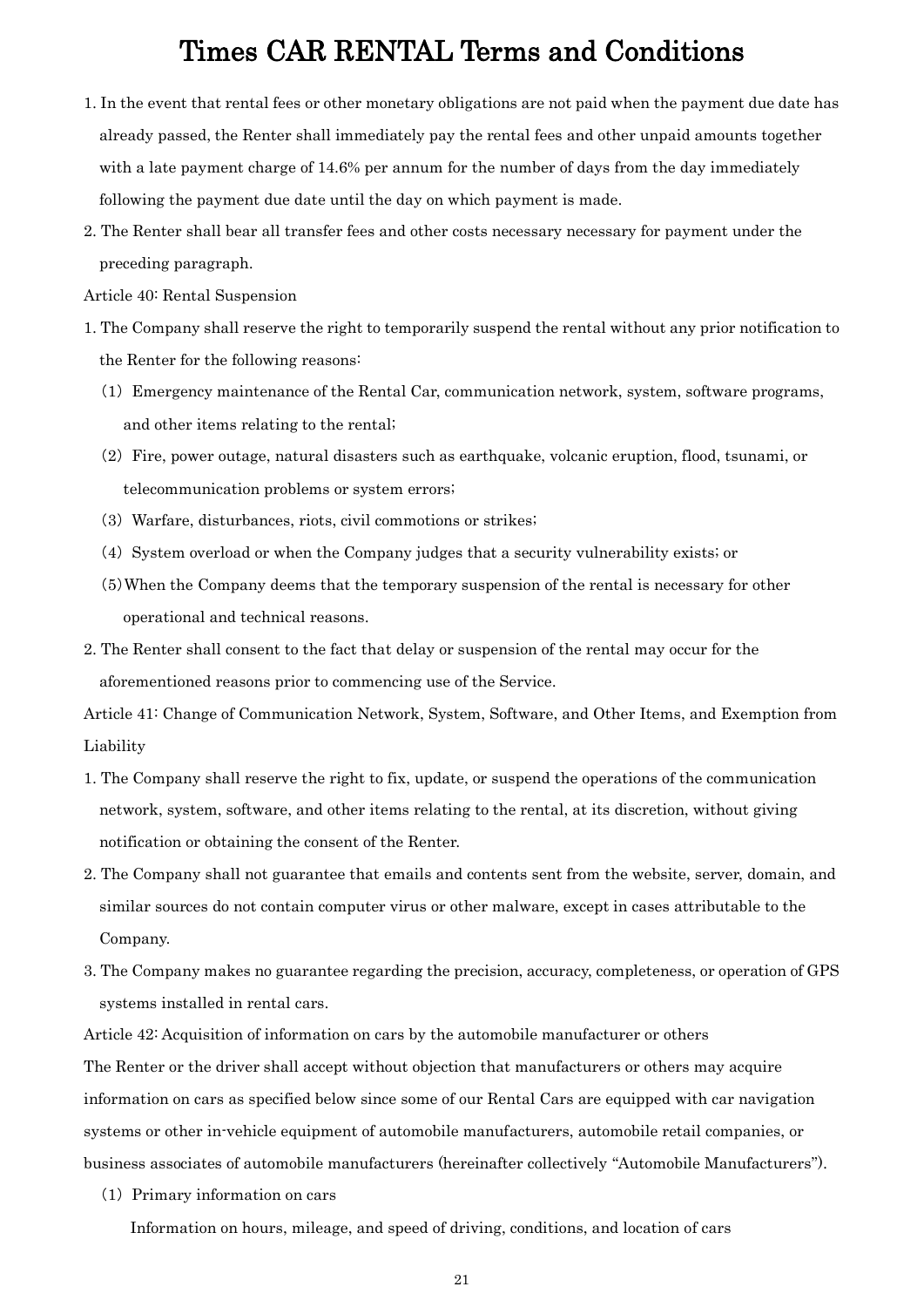#### (2) Purpose of use

Purposes of use of information shall comply with those prescribed by the Automobile Manufacturers, including purposes to confirm situations in the event of emergency, develop merchandise to be provided by Automobile Manufacturers, control safety, or improve services

- (3) Acquirer and responsible person of information on cars under this article Automobile Manufacturers
- (4) Retention period

Retention period shall comply with the period prescribed by the Automobile Manufacturers.

Article 43: Detailed Regulations

- 1. The Company may separately prescribe detailed regulations for this Agreement, and such detailed regulations shall have the same force and effect as this Agreement.
- 2. When detailed regulations have been prescribed separately, the Company shall display such regulations on its website, price lists, and other materials. The same shall apply when detailed regulations are changed.

Article 44: Amendment of Terms & Conditions

- 1. The Company may modify this Agreement and other Terms & Conditions without the prior consent of the Renter by the methods provided for in the following paragraph.
- 2. Modification of this Agreement and other Terms & Conditions shall be made by posting the modifications on our homepage set forth in Paragraph 9 of Article 36 or by notifying the Renter in the appropriate way in light of the modifications.
- 3. Modification of this Agreement and other Terms & Conditions made pursuant to the preceding paragraph shall become effective on the effective date posted on our homepage or specified in the appropriate way of notice mentioned in the preceding paragraph.

Article 45: Granting of Power of Attorney

1. The Company may grant the power of attorney to the Renter in cases in which, during use of the Service, the Renter needs to purchase products sold by other companies or to use services provided by other companies pursuant to sales contracts, usage contracts, etc. concluded by the Company.

- 2. When the Company grants the power of attorney to the Renter, the scope of such power of attorney shall be as stipulated in this Agreement or on the website described in Paragraph 9 of Article 36. The Renter may act on the Company's behalf within the scope of the power of attorney granted to the Renter.
- 3. The Renter shall be liable for compensation for any damage suffered by the Company or another party due to misuse of the power of attorney, or acts deviating from the scope of the power of attorney specified by the Company, by the Renter.

Article 46: Court of Competent Jurisdiction

When a dispute concerning rights and obligations based on this Agreement and the Rental Agreement arises, the court of first instance with exclusive competent jurisdiction shall be the Tokyo Summary Court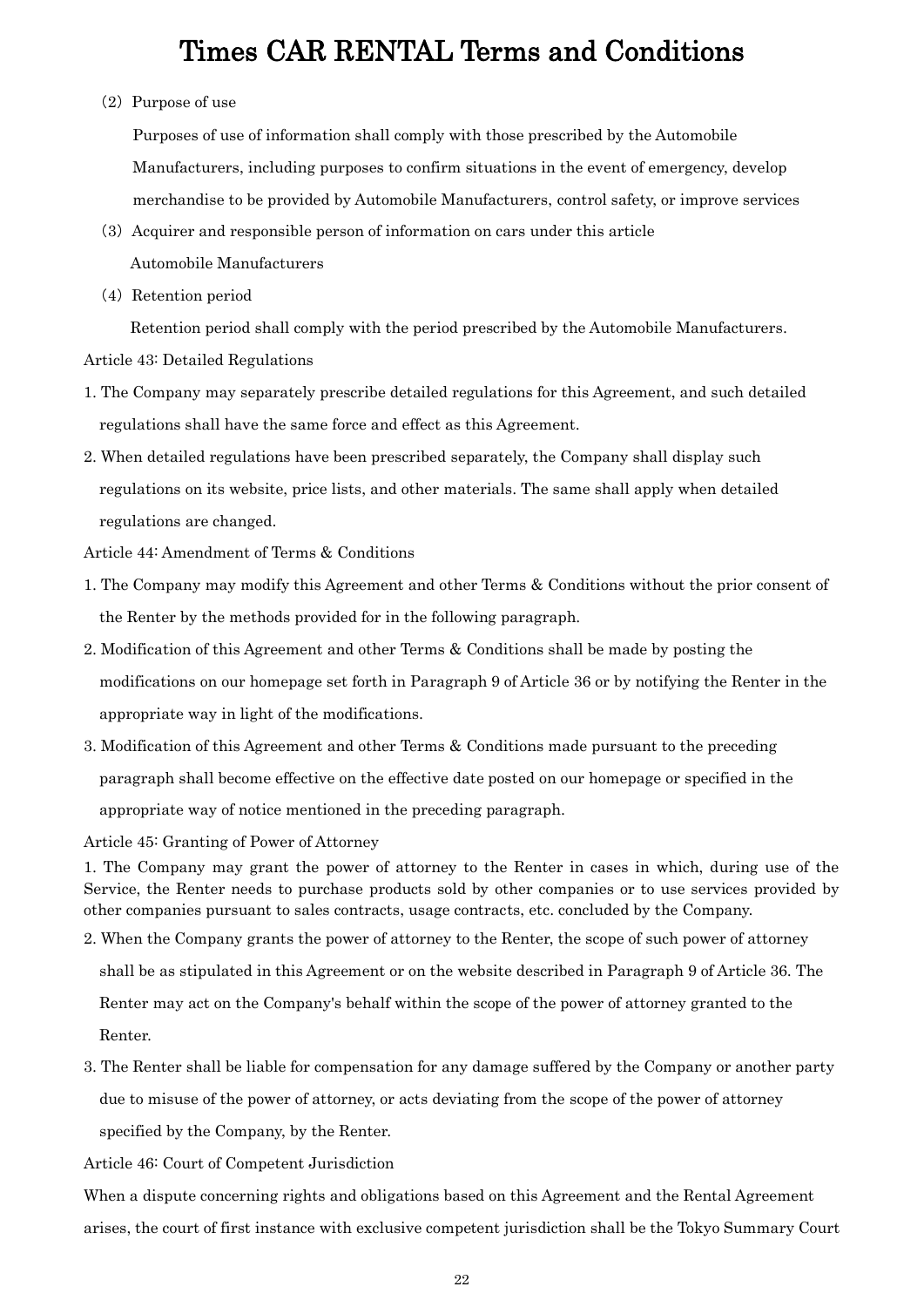or the Tokyo District Court, depending on the amount being claimed, unless otherwise agreed by both parties.

Chapter 8 ‒ Special Provisions for Rental of Plug-in Hybrid Vehicles and Electric Vehicles Article 47: Use of Electric Vehicles

- 1. If the Rental Car is a plug-in hybrid vehicle or electric vehicle (hereinafter collectively referred to as "Electric Vehicles"), the Renter and the Driver shall follow the vehicle's user manual and other detailed regulations regarding use of the said Electric Vehicles and their chargers (hereinafter referred to as "Chargers"), which are prescribed separately by the Company.
- 2. The Renter and the Driver shall agree beforehand that the Electric Vehicle is not necessarily fully charged at the time of rental; and in such a case, the Renter and the Driver shall charge it at their own expense, and the time required for charging shall be included in the chargeable time.
- 3. If the Charger has been lost, damaged, or stained for reasons attributable to the Renter or the Driver, the Renter and the Driver shall compensate for the damage caused to the Company.
- 4. The Renter or the Driver company shall assume responsibility for accidents, problems, and other issues for reasons attributable to the Renter or the Driver, such as incorrect handling of the Electric Vehicle or Charger or negligence.
- 5. When returning the Electric Vehicle, the Renter and the Driver shall follow the provisions in Article 32 and Article 34 and connect the charging cable of the Charger to the charging equipment of the Electric Vehicle. If the Renter or the Driver returns the Electric Vehicle without connecting the charging cable of the Charger to the Electric Vehicle, the Renter and the Driver shall be pay for the required fees and damages in case a subsequent rental problem occurs.
- 6. The Renter and the Driver shall be aware that mileage varies depending on the way of driving, driving conditions, and the usage of equipment that require electric power, such as the air conditioner and the car navigation system. The Renter and the Driver shall charge the Electric Vehicle at his/her own responsibility and expense.
- 7. If the Electric Vehicle cannot be used because of an undercharge, the Renter shall be held liable, and the Renter and the Driver shall bear the towing fees and all expenses required to return the Electric Vehicle to the designated place.

Special Provisions for the ピッと Go Service

- 1. The Special Provisions herein shall apply to users of the ピッと Go service who are renters based on this Agreement.
- 2. The ピッと Go service (hereinafter referred to as "Service") refers to the service where the driver's license of a member is registered upon using a service (hereinafter referred to as "Target Service") among the respective services operated by the companies of the PARK24 GROUP

(<https://www.park24.co.jp/en/company/about/group.html>). It allows members to carry out the procedures